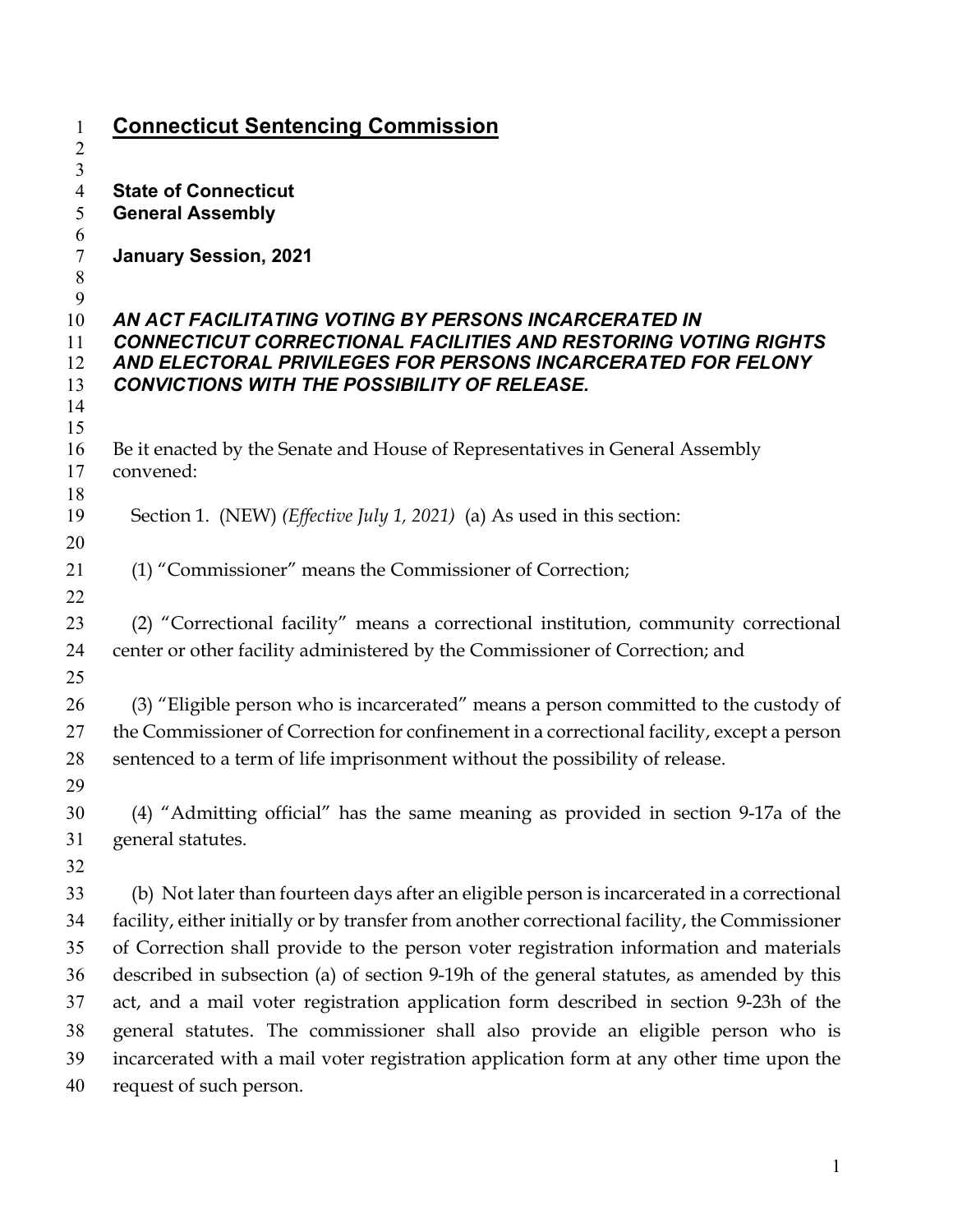(c) The commissioner may (1) provide electronic access to enable an eligible person who is incarcerated to use the online voter registration system established under section 9-19k of the general statutes, and (2) assist an eligible person who is incarcerated in completing either a mail or online voter registration application.

 (d) A person's residence for the purposes of a voter registration application under this section shall be the person's bona fide residence, as described in section 9-12 of the general statutes, immediately before incarceration.

(e) The commissioner is not an admitting official.

 Sec. 2. (NEW) *(Effective July 1, 2021)* (a) As used in this section, the terms "commissioner", "correctional facility" and "eligible person who is incarcerated" have the same meanings as provided in section 1 of this act.

57 (b) Not later than fourteen days after an eligible person is incarcerated in a correctional facility, either initially or by transfer from another correctional facility, the Commissioner of Correction shall (1) inform the person of (A) the opportunity for eligible persons who are incarcerated and electors, as defined in section 9-1 of the general statutes, to vote by absentee ballot for primaries, elections and referenda, and (B) the procedure for applying 62 for presumptive absentee ballot status in accordance with the provisions of subsection  $(c)$  of this section and, alternatively, the procedure for applying for an absentee ballot for the next primary, election or referendum in the municipality in which the person's residence is located, and (2) provide the person with an application for an absentee ballot described in section 9-139a of the general statutes, which may be used to apply for either presumptive absentee ballot status or for an absentee ballot for such primary, election or referendum. The commissioner shall also provide an eligible person who is incarcerated with an application for an absentee ballot at any other time upon the request of such person.

 (c) (1) Any eligible person who is incarcerated and (A) is either an elector or has completed a voter registration application under section 1 of this act and (B) files an application for an absentee ballot described in section 9-139a of the general statutes, with a certification from the commissioner indicating that such person is committed to the custody of the commissioner for confinement in a correctional facility and is unable to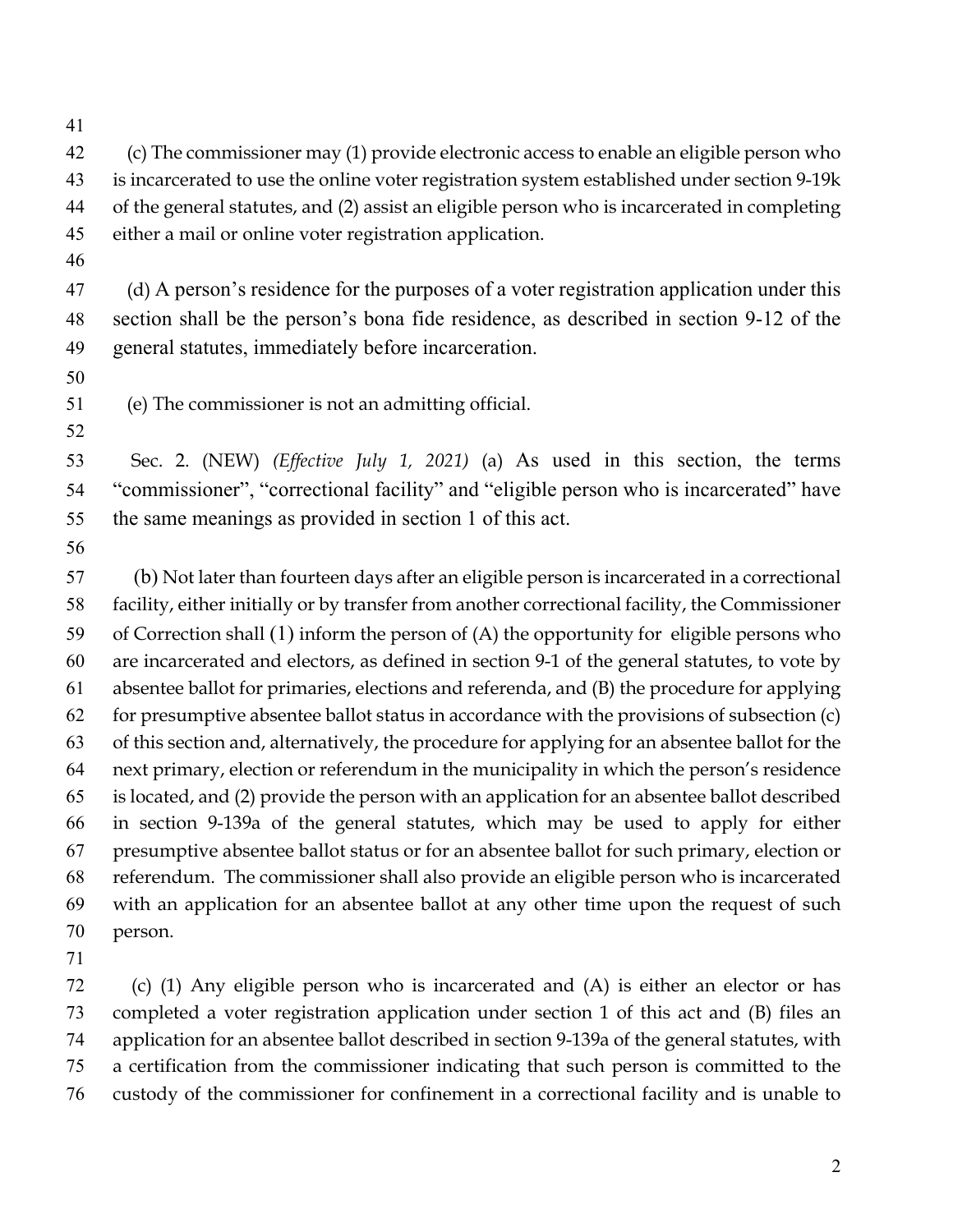appear in person at such person's designated or prospective polling location, shall be eligible for presumptive absentee ballot status and shall receive an absentee ballot for each election, primary or referendum conducted in such person's municipality for which such person is eligible to vote, provided a person who has completed a voter registration application under section 1 of this act shall not be eligible for presumptive absentee ballot status unless the person's voter registration application is accepted by a registrar. The presumptive absentee ballot status for an eligible person who is incarcerated and an elector shall remain in effect until such elector: (i) Is removed from the official registry list of the municipality, (ii) is removed from presumptive absentee ballot status pursuant to the provisions of subdivision (2) of this subsection, (iii) requests that he or she no longer receive such presumptive absentee ballot status, or (iv) is discharged from confinement in a correctional facility.

 (2) The registrars of voters shall send written notice to each such elector with presumptive absentee ballot status in January of each year, at the mailing address provided on the elector's absentee ballot application filed under subdivision (1) of this subsection. Such notice shall be on a form prescribed by the Secretary of the State. If the 94 elector, as directed on the form, either (A) fails to return such notice to the registrars of voters within forty-five days after the notice is sent to the elector, or (B) fails to confirm that the residence address provided on the elector's absentee ballot application is still the elector's residence address, the elector shall be removed from presumptive absentee ballot status. Failure to return such written notice shall not result in the removal of an elector from the official registry list of the municipality.

 Sec. 3. Subsection (k) of section 9-140 of the general statutes is repealed and the following is substituted in lieu thereof *(Effective July 1, 2021)*:

 (k) (1) A person shall register with the town clerk before distributing five or more absentee ballot applications for an election, primary or referendum, not including applications distributed to such person's immediate family. Such requirement shall not apply to (A) a person who is the designee of an applicant, or (B) the Commissioner of Correction with regard to the provision of absentee ballot applications under section 2 of 109 this act to eligible persons who are incarcerated.

 (2) Any person who distributes absentee ballot applications shall maintain a list of the names and addresses of prospective absentee ballot applicants who receive such applications, and shall file such list with the town clerk prior to the date of the primary,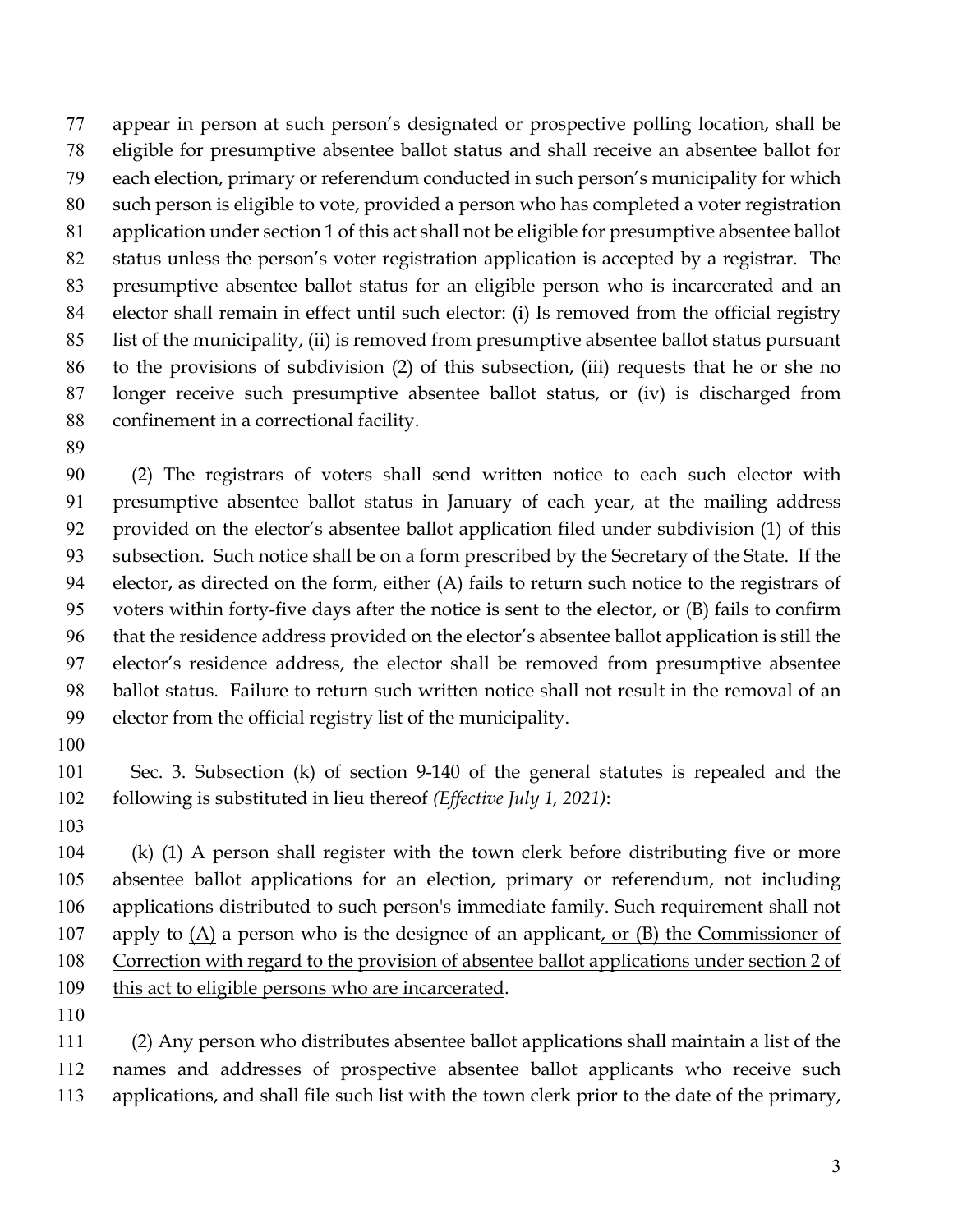| 114 | election or referendum for which the applications were so distributed. Such requirement              |
|-----|------------------------------------------------------------------------------------------------------|
| 115 | shall not apply to the Commissioner of Correction with regard to the provision of                    |
| 116 | absentee ballot applications under section 2 of this act to eligible persons who are                 |
| 117 | incarcerated.                                                                                        |
| 118 |                                                                                                      |
| 119 | (3) Any person who distributes absentee ballot applications and receives an executed                 |
| 120 | application shall forthwith file the application with the town clerk.                                |
| 121 |                                                                                                      |
| 122 | Sec. 4. Subsection (m) of section 9-140 of the general statutes is repealed and the                  |
| 123 | following is substituted in lieu thereof (Effective July 1, 2021):                                   |
| 124 |                                                                                                      |
| 125 | (m) The Secretary of the State shall conspicuously post on the Secretary of the State's              |
| 126 | web site, adjacent to the absentee ballot application form available for downloading, a              |
| 127 | notice that the application may be downloaded by a person only for (1) the person's own              |
| 128 | use, $(2)$ the use of a member of the person's immediate family, $[or]$ $(3)$ the use of a designee  |
| 129 | of the applicant, or (4) the use of the Commissioner of Correction under section 2 of this           |
| 130 | act. The notice shall also contain an advisory statement concerning the requirements of              |
| 131 | subsection $(k)$ of this section.                                                                    |
| 132 |                                                                                                      |
| 133 | Sec. 5. Subsection (o) of section 9-140 of the general statutes is repealed and the                  |
| 134 | following is substituted in lieu thereof (Effective July 1, 2021):                                   |
| 135 |                                                                                                      |
| 136 | (o) As used in this section, $(1)$ "immediate family" has the same meaning as provided               |
| 137 | in subsection (a) of section 9-140b, [and] (2) "designee" has the same meaning as provided           |
| 138 | in subsection (b) of section 9-140b, and (3) "eligible person who is incarcerated" has the           |
| 139 | same meaning as provided in section 1 of this act.                                                   |
| 140 |                                                                                                      |
| 141 | Sec. 6. (NEW) ( <i>Effective July 1, 2021</i> ) (a) As used in this section, "correctional facility" |
| 142 | and "eligible person who is incarcerated" have the same meanings as provided in section              |
| 143 | 1 of this act.                                                                                       |
| 144 |                                                                                                      |
| 145 | (b) Not later than February 15, 2022, and annually thereafter, the Commissioner of                   |
| 146 | Correction and the Connecticut Sentencing Commission shall jointly submit a report to                |
| 147 | the joint standing committee of the General Assembly having cognizance of matters                    |
| 148 | relating to elections, on the implementation of sections 1 to 5, inclusive, of this act. Such        |
| 149 | report shall include, for the preceding calendar year, (1) a summary of the measures taken           |
|     |                                                                                                      |
| 150 | by the Commissioner of Correction to carry out the purposes of said sections, and (2)                |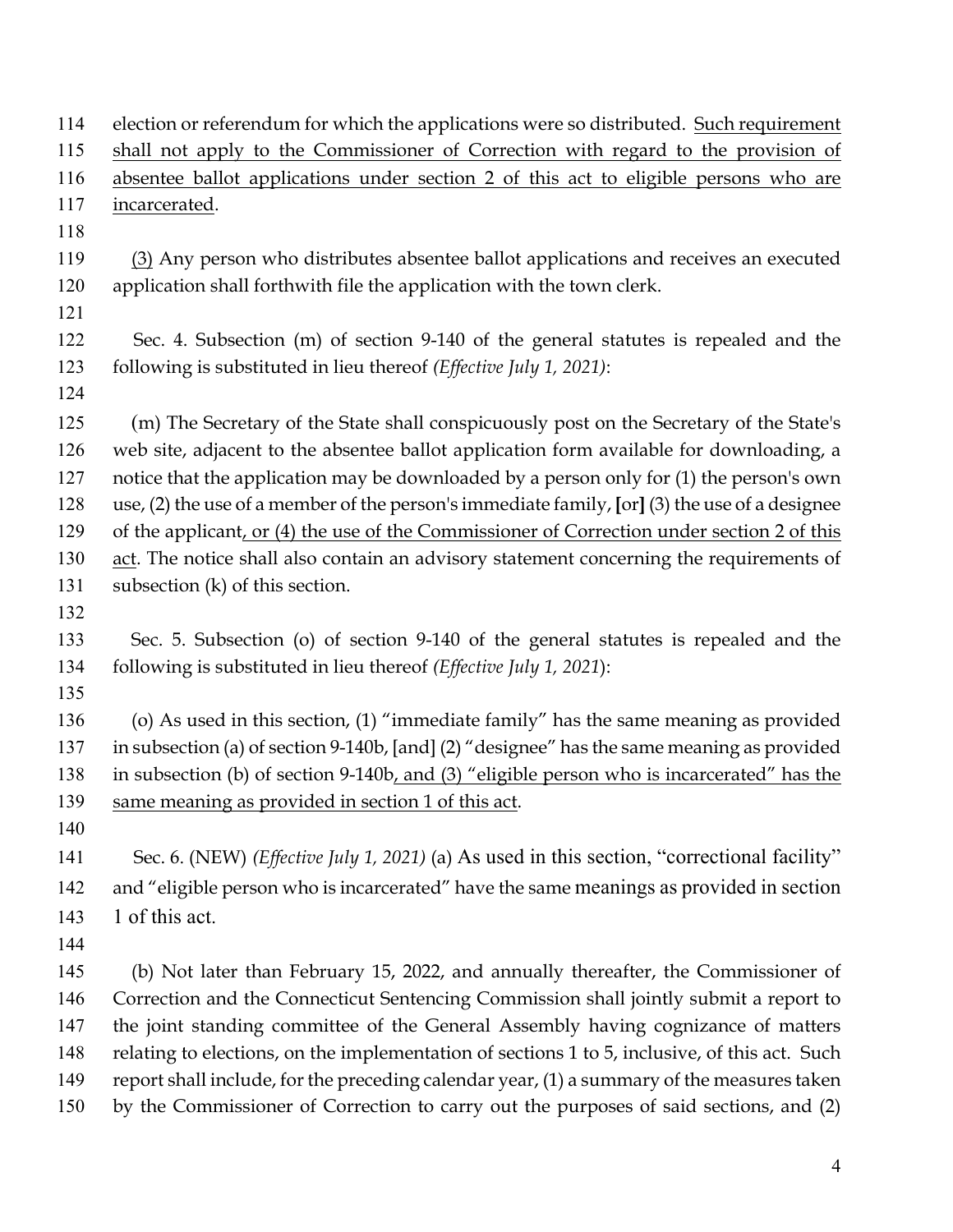findings and recommendations concerning voter registration and absentee voting by eligible persons who are incarcerated at correctional facilities.

 Sec. 7. (NEW) *(Effective July 1, 2021)* (a)(1) A person whose right to become an elector and privileges as an elector (A) have been forfeited, pursuant to section 9-46 of the general statutes, revision of 1958, revised to January 1, 2021, upon conviction of a felony and committal to the custody of the Commissioner of Correction for confinement in a correctional institution or facility or a community residence, committal to confinement in a federal correctional institution or facility, or committal to the custody of the chief correctional official of any other state or a county of any other state for confinement in a correctional institution or facility or a community residence in such state or county, and (B) as of June 30, 2021, have not been restored pursuant to section 9-46a of the general statutes, revision of 1958, revised to January 1, 2021, shall have such person's right to become an elector and privileges as an elector restored on July 1, 2021. (2) The provisions of subdivision (1) of this subsection shall not apply to a person sentenced to a term of life imprisonment without the possibility of release.

 (b) Not later than thirty days after the effective date of this section, the Commissioner of Correction shall notify each person described in subdivision (1) of subsection (a) of this section of the restoration of the person's right to become an elector and privileges as an elector.

 (c) On and after the effective date of this section, a person shall forfeit such person's right to become an elector and such person's privileges as an elector upon (1) conviction of a felony and sentencing to a term of life imprisonment without the possibility of release and (2) committal to the custody of the Commissioner of Correction for confinement in a correctional institution or facility or a community residence, committal to confinement in a federal correctional institution or facility, or committal to the custody of the chief correctional official of any other state or a county of any other state for confinement in a correctional institution or facility or a community residence in such state or county.

 Sec. 8. Subsection (b) of section 9-19h of the general statutes is repealed and the following is substituted in lieu thereof *(Effective July 1, 2021)*:

 (b) In addition to the requirements of subsection (a) of this section, the Commissioner of Motor Vehicles, not later than January 1, 1994, shall include an application for the admission of an elector with each application form provided for a motor vehicle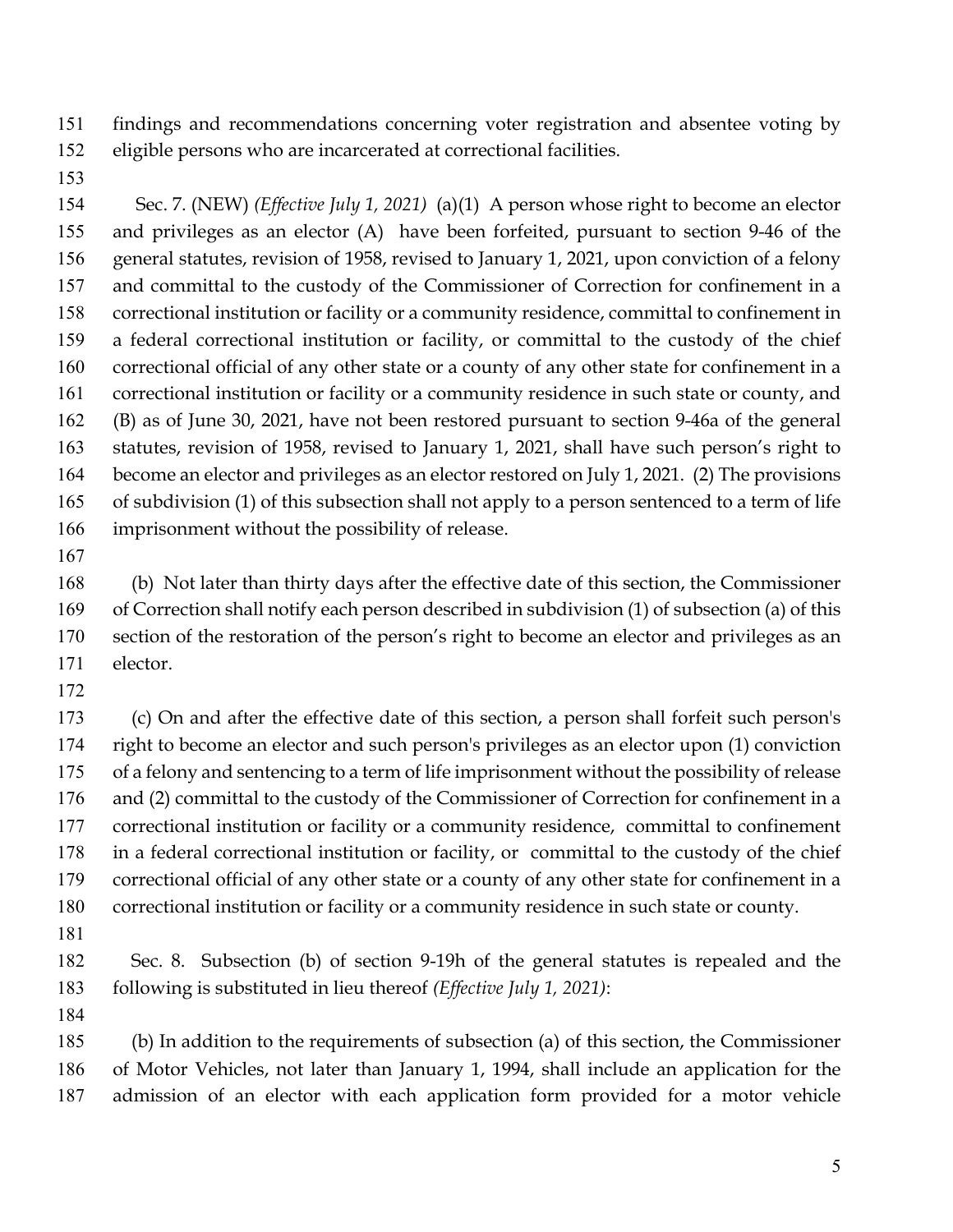operator's license and a motor vehicle operator's license renewal, which are issued under subpart (B) of part III of chapter 246, and with each application form provided for an identity card issued under section 1-1h. Such application form for the admission of an elector (1) shall be subject to the approval of the Secretary of the State, (2) shall not include any provisions for the witnessing of the application, and (3) shall contain a statement that (A) specifies each eligibility requirement, (B) contains an attestation that the applicant meets each such requirement, and (C) requires the signature of the applicant under penalty of perjury. The Commissioner of Motor Vehicles shall accept any such completed application for admission which is submitted in person or by mail. The applicant shall state on such form, under penalty of perjury, the applicant's name, bona fide residence address, date of birth, whether the applicant is a United States citizen, party enrollment, if any, prior voting address, if registered previously, and that the applicant's privileges as an elector are not forfeited by reason of conviction of a felony and sentencing to a term 201 of life imprisonment without the possibility of release. No Social Security number on any such application form for the admission of an elector filed prior to January 1, 2000, may be disclosed to the public or to any governmental agency. The commissioner shall indicate on each such form the date of receipt of such application to ensure that any eligible applicant is registered to vote in an election if it is received by the Commissioner of Motor Vehicles by the last day for registration to vote in an election. The commissioner shall provide the applicant with an application receipt, on a form approved by the Secretary of the State and on which the commissioner shall record the date that the commissioner received the application, using an official date stamp bearing the words "Department of Motor Vehicles". The commissioner shall provide such receipt whether the application was submitted in person or by mail. The commissioner shall forthwith transmit the application to the registrars of voters of the applicant's town of residence. If a registration application is accepted within five days before the last day for registration to vote in a regular election, the application shall be transmitted to the registrars of voters of the town of voting residence of the applicant not later than five days after the date of 216 acceptance. The procedures in subsections (c), (d), (f) and (g) of section 9-23g which are not inconsistent with the National Voter Registration Act of 1993, P.L. 103-31, as amended from time to time, shall apply to applications made under this section. The commissioner is not an admitting official, [and may not restore, under the provisions of section 9-46a, electoral privileges of persons convicted of a felony] as defined in section 9-17a. 

 Sec. 9. Subsection (a) of section 9-20 of the 2020 supplement to the general statutes is repealed and the following is substituted in lieu thereof *(Effective July 1, 2021):*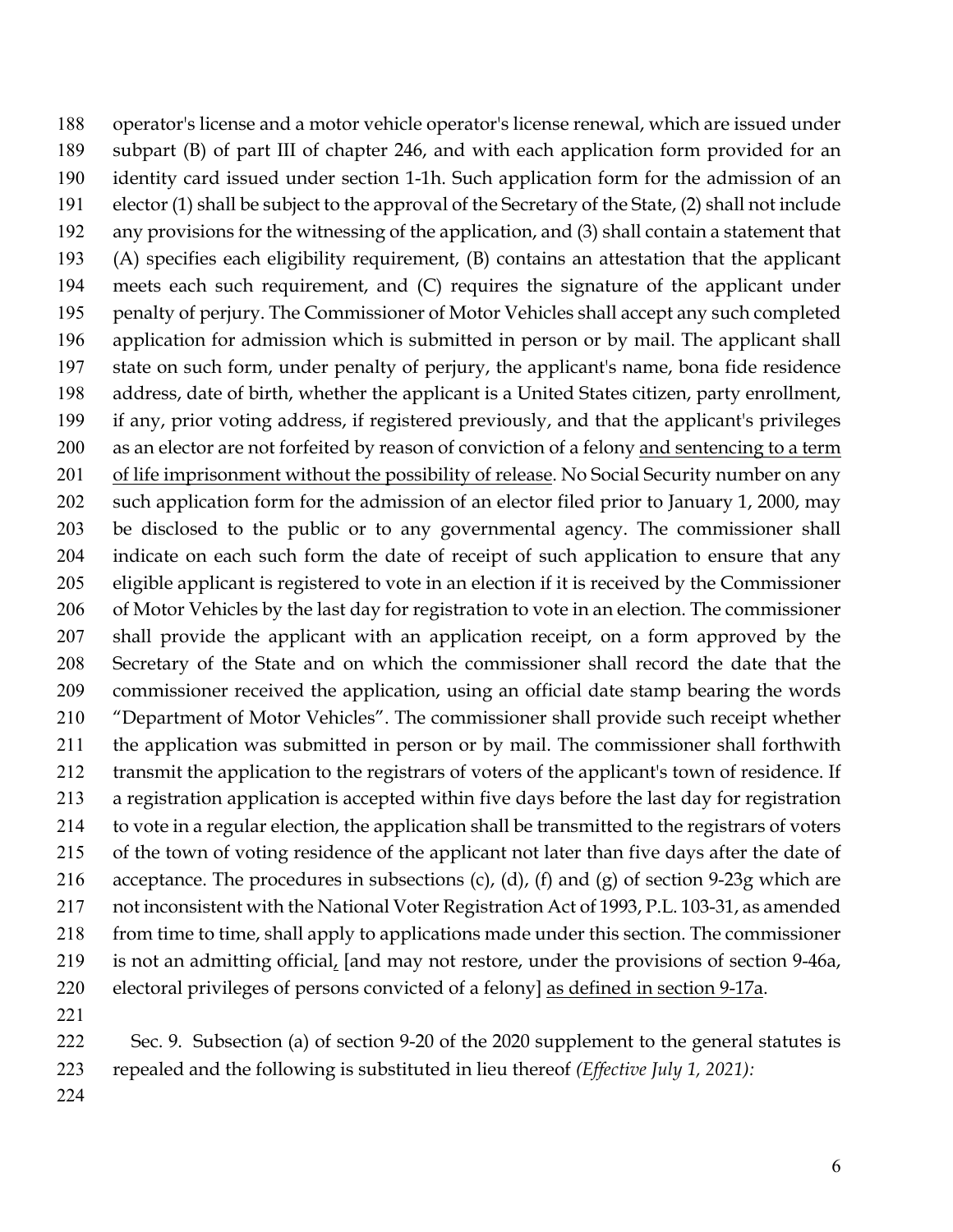(a) Each person who applies for admission as an elector in person to an admitting official shall, upon a form prescribed by the Secretary of the State and signed by the applicant, state under penalties of perjury, his name, bona fide residence by street and number, date of birth, whether he is a United States citizen, whether his privileges as an elector are forfeited by reason of conviction of **[**crime**]** a felony and sentencing to a term of life imprisonment without the possibility of release, and whether he has previously been admitted as an elector in any town in this or any other state. Each such applicant shall present his birth certificate, drivers' license or Social Security card to the admitting official for inspection at the time of application. Notwithstanding the provisions of any special act or charter to the contrary, the application form shall also, in a manner prescribed by the Secretary of the State, provide for application for enrollment in any 236 political party, including, on any such form printed on or after January 1, 2006, a list of the names of the major parties, as defined in section 9-372, as options for the applicant. The form shall indicate that such enrollment is not mandatory.

 Sec. 10. Subsection (b) of section 9-23n of the general statutes is repealed and the following is substituted in lieu thereof *(Effective July 1, 2021*):

 (b) Voter registration agencies shall (1) distribute mail voter registration application forms, (2) assist applicants for such assistance or services in completing voter registration application forms, except for applicants who refuse such assistance, (3) accept completed voter registration application forms and provide each applicant with an application receipt, on which the agency shall record the date that the agency received the application, using an official date stamp bearing the name of the agency, and (4) immediately transmit all such applications to the registrars of voters of the town of voting residence of the applicants. The agency shall provide such receipt whether the application was submitted in person or by mail. If a registration application is accepted within five days before the last day for registration to vote in a regular election, the application shall be transmitted to the registrars of voters of the town of voting residence of the applicant not later than five days after the date of acceptance. The voter registration agency shall indicate on the completed mail voter registration application form, without indicating the identity of the voter registration agency, the date of its acceptance by such agency, to ensure that any eligible applicant is registered to vote in an election if it is received by the registration agency by the last day for registration to vote in an election. If a state-funded program primarily engaged in providing services to persons with disabilities provides services to a person with a disability at the person's home, the agency shall provide such 261 voter registration services at the person's home. The procedures in subsections  $(c)$ ,  $(d)$ ,  $(f)$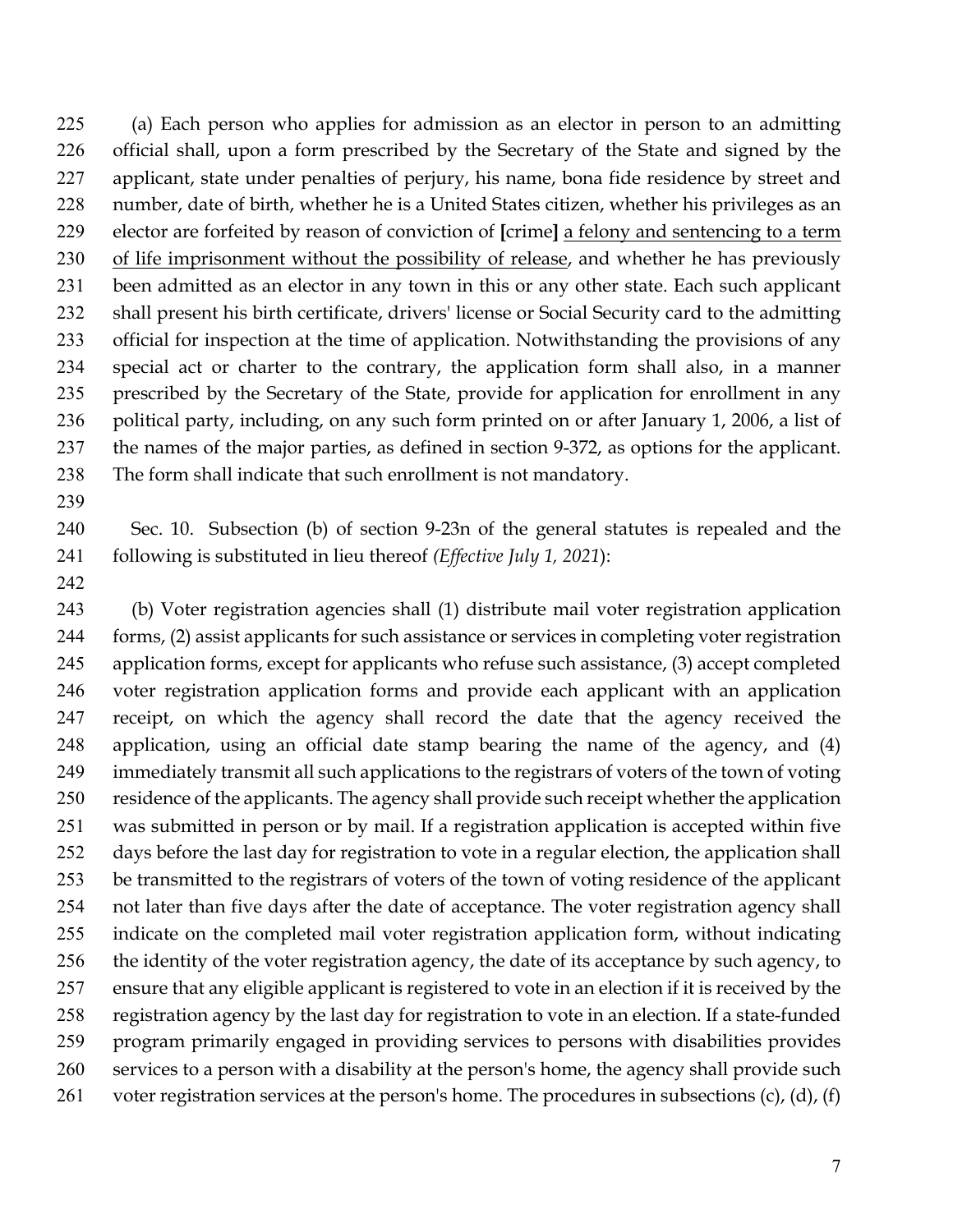and (g) of section 9-23g that are not inconsistent with the National Voter Registration Act of 1993, P.L. 103-31, as amended from time to time, shall apply to applications made under this section. Officials and employees of such voter registration agencies are not admitting officials, as defined in section 9-17a. [, and may not restore, under the provisions of section 9-46a, electoral privileges of persons convicted of a felony.]

 Sec. 11. Section 9-26 of the general statutes is repealed and the following is substituted in lieu thereof *(Effective July 1, 2021):*

 Any person who, because of service in the armed forces, membership in the United States Merchant Marine, membership in a religious or welfare group or agency attached to and serving with the armed forces or civilian employment with the United States or because he is a spouse or dependent of any such person, and any person who because of temporary residence outside the territorial limits of the several states of the United States and the District of Columbia, may, at any time, in the manner and upon a form prescribed by the Secretary of the State, make application, in person or by mail, to the town clerk of such town for such examination and for admission as an elector. Upon such form, signed by the applicant, he shall state under penalties of perjury, his name, bona fide residence by street and number, if any, in such town and date of birth, and that he is, at the time of making such application, a citizen of the United States. He shall also state that he is (1) a member of the armed forces, of the merchant marine or of a religious or welfare group or agency attached to and serving with the armed forces, (2) a civilian employee of the United States, (3) a spouse or dependent of any person described in subdivision (1) or (2), or (4) a person temporarily residing outside the territorial limits of the several states of the United States and the District of Columbia. The person shall also state the date of his induction into such armed forces or the date of his joining the merchant marine or such religious or welfare group or agency or of his entering United States employment or moving temporarily outside the territorial limits of the several states of the United States and the District of Columbia [; whether his privileges as an elector are forfeited by reason of conviction of crime;] and whether he is, at the time of making such application, registered as an elector in any other town in this or any other state. The application form shall provide for application for enrollment in any political party and shall indicate that such enrollment is optional. No Social Security number on any such form filed prior to January 1, 2000, may be disclosed to the public or to any governmental agency. The town clerk may accept such fully completed form as evidence of the qualifications of the applicant to be admitted as an elector. The application for admission as an elector shall include a statement that (A) specifies each eligibility requirement, (B) contains an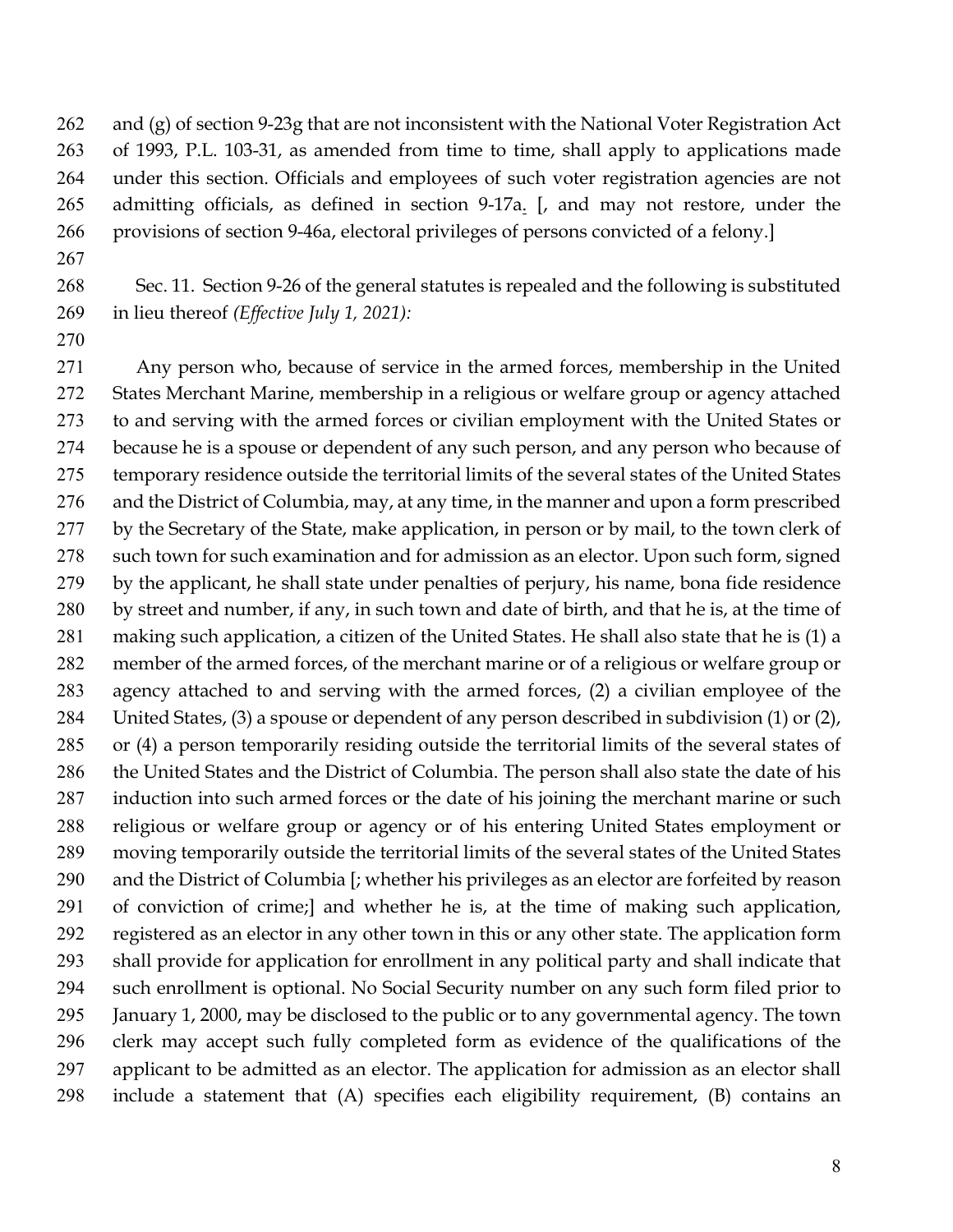the secretary under this section, any such person may apply for registration and enrollment on the federal postcard application form provided pursuant to the Uniformed and Overseas Citizens Absentee Voting Act, 100 Stat. 924, 42 USC 1973ff et seq., as amended from time to time, or any other applicable law. Sec. 12. Section 9-31b of the general statutes is repealed and the following is substituted in lieu thereof *(Effective July 1, 2021*): Such application shall be in form substantially as follows: APPLICATION OF PERMANENTLY PHYSICALLY DISABLED PERSON FOR ADMISSION AS AN ELECTOR To the Town Clerk of the town of .... or to the registrar of voters of the .... Party of the town of .... I hereby apply for admission as an elector: (1) My name is .... (last name) (first name) (initial). (2) My bona fide residence is .... (street and number), but I am presently residing at .... (street, number and town if different from residence above). (3) I am a permanently physically disabled person and my permanent physical disability prevents me and will continue to prevent me from appearing in person at your office. (4) I am a United States Citizen who has attained the age of eighteen. [and my electoral privileges are not forfeited by reason of conviction of any disfranchising crime.] Dated at ...., Connecticut, this .... day of ...., 20... Sec. 13. Subsection (b) of section 9-35 of the general statutes is repealed and the following is substituted in lieu thereof *(Effective July 1, 2021):* (b) At such session and on any day except on the day of an election or primary, the registrars shall remove from the list the name of each elector who has died, who has been disfranchised by reason of conviction of a felony and sentencing to a term of life imprisonment without the possibility of release or who has confirmed in writing that the elector has moved out of the municipality, except electors entitled to remain on such list under the provisions of this chapter. An elector shall be deemed to have confirmed in

 attestation that the applicant meets each such requirement and (C) requires the signature of the applicant under penalty of perjury. In lieu of the application form prescribed by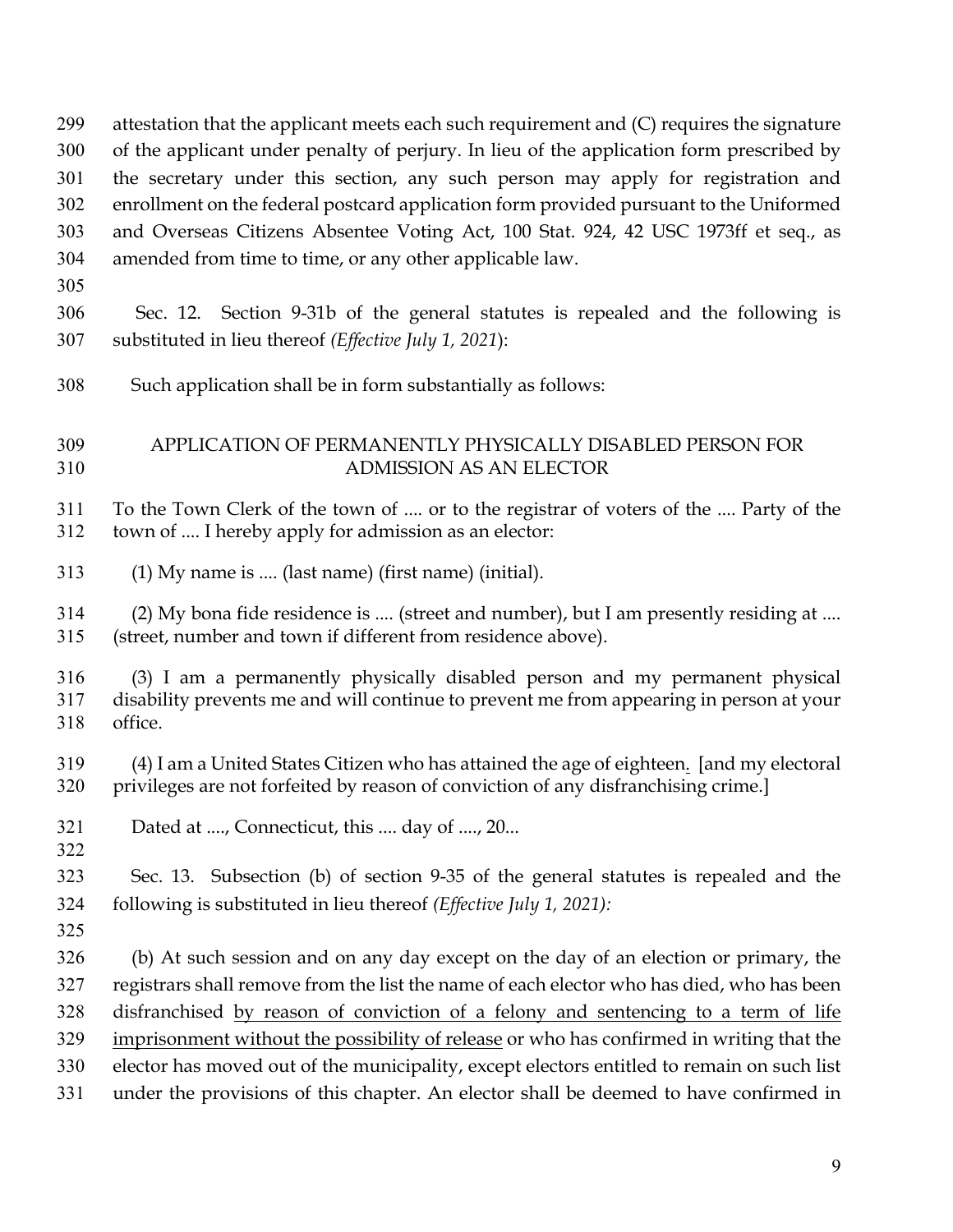writing that the elector has moved out of the municipality if (1) the elector has submitted a change of address form for purposes of a state motor vehicle operator's license, unless the elector states on the form that the change of address is not for voter registration purposes, (2) the elector has submitted a change of address form to a voter registration agency, as defined in section 9-23n, as amended by this act, and such agency has provided such change of address to the registrars of voters, or (3) the registrars of voters have received a cancellation of previous registration from any other election official indicating that such elector has registered as an elector outside such municipality.

 Sec. 14. Section 9-158b of the general statutes is repealed and the following is substituted in lieu thereof *(Effective July 1, 2021):*

(a) Each citizen of the United States who is at least eighteen years of age [,] and is a former resident [and who has not forfeited such citizen's electoral privileges because of a disfranchising crime,] may vote for presidential and vice-presidential electors, but for no other offices, in the town in this state in which such citizen formerly resided in the manner provided in sections 9-158c to 9-158m, inclusive.

 (b) Each citizen of the United States who is at least eighteen years of age; who resides outside the United States and who, immediately prior to moving outside the United States, was a bona fide resident of a town in this state; who is not registered to vote and is not voting in any other state or election district of a state or territory or in any territory or possession of the United States [,] and who has a valid passport or card of identity and registration issued under the authority of the Secretary of State of the United States or alternative form of identification [and who has not forfeited his electoral privileges because of a disfranchising crime,] may vote in federal elections in the town in this state in which he formerly resided immediately prior to his departure from the United States in the manner provided in sections 9-158c to 9-158m, inclusive. The exercise of any right to vote in federal elections by any citizen outside the United States shall not affect the determination of his place of residence or domicile for purposes of any tax imposed under federal, state or local law.

 (c) Each citizen of the United States born outside of the United States who is at least eighteen years of age, whose parent or guardian was a bona fide resident of a town in this state immediately prior to moving outside the United States, who is not registered to vote and is not voting in any other state or election district of a state or territory or in any territory or possession of the United States [,] and who has a valid passport or card of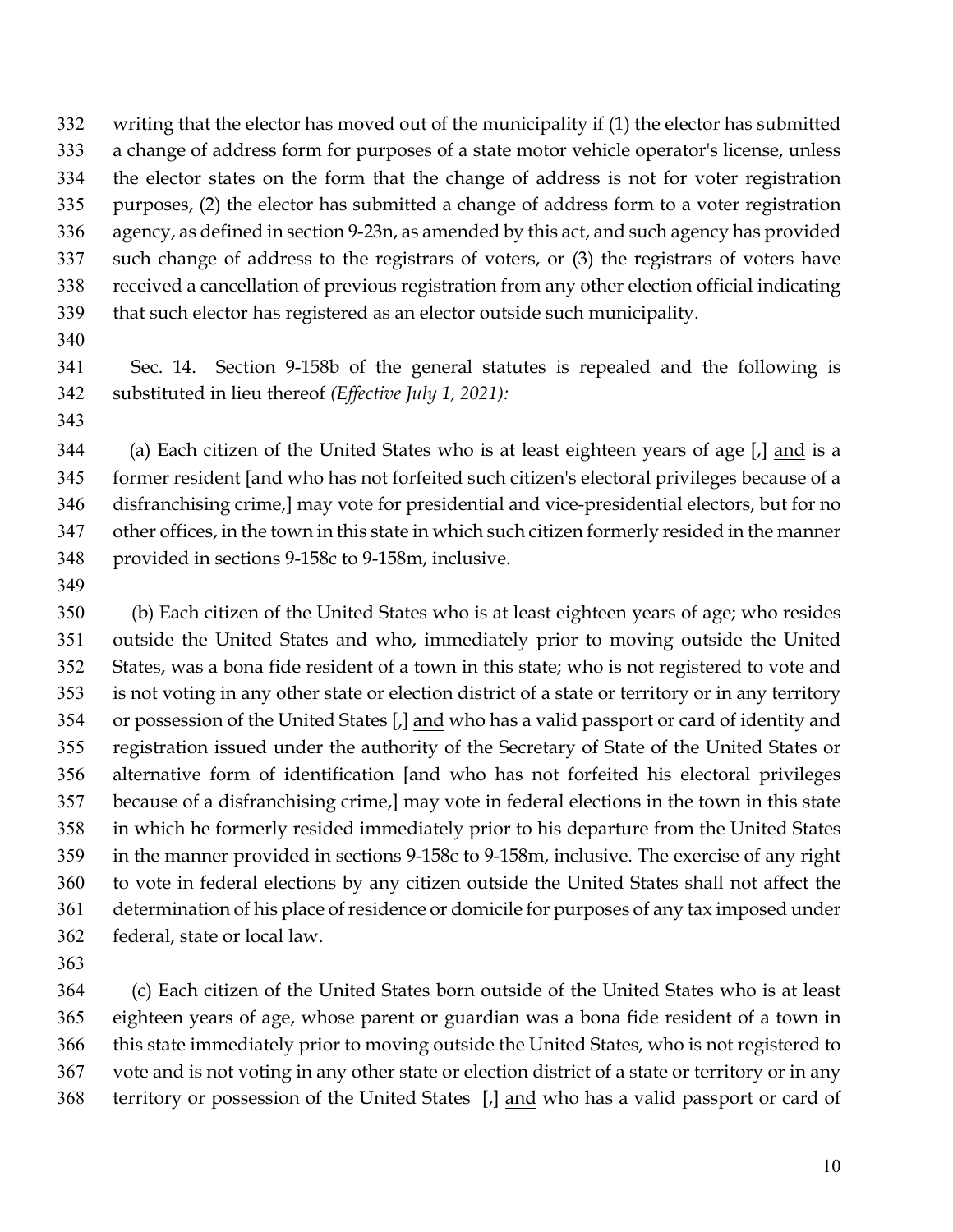| 369 | identity and registration issued under the authority of the Secretary of State of the United            |
|-----|---------------------------------------------------------------------------------------------------------|
| 370 | States or alternative form of identification [and who has not forfeited such citizen's                  |
| 371 | electoral privileges because of a disfranchising crime,] shall be eligible to vote pursuant             |
| 372 | to this section. Such citizen may vote in federal elections in the town in this state in which          |
| 373 | the citizen's parent or guardian formerly resided immediately prior to the parent's or                  |
| 374 | guardian's departure from the United States, in the manner provided in sections 9-158c                  |
| 375 | to 9-158m, inclusive.                                                                                   |
| 376 |                                                                                                         |
| 377 | Sec. 15. Section 9-158d of the general statutes is repealed and the following is                        |
| 378 | substituted in lieu thereof (Effective July 1, 2021):                                                   |
| 379 |                                                                                                         |
| 380 | (a) The application for a presidential ballot shall be a form signed in duplicate by the                |
| 381 | applicant under penalty of false statement in absentee balloting, which shall provide                   |
| 382 | substantially as follows:                                                                               |
| 383 |                                                                                                         |
| 384 | To the Town Clerk of the Town of , Connecticut                                                          |
| 385 |                                                                                                         |
| 386 | I, the undersigned, declare under penalty of false statement in absentee balloting that                 |
| 387 | the following statements are true:                                                                      |
| 388 |                                                                                                         |
| 389 | 1. I am a citizen of the United States.                                                                 |
|     |                                                                                                         |
| 390 | [2. I have not forfeited my electoral privileges because of conviction of a disfranchising              |
| 391 | crime.]                                                                                                 |
| 392 | [3.] 2. I was born on , and on the day of the next presidential election, I shall be at                 |
| 393 | least 18 years of age.                                                                                  |
| 394 | [4.] 3. FORMER RESIDENT. I am a former resident of the above town, to which I am                        |
| 395 | making this application, and resided at  Street therein. I moved from such town to my                   |
| 396 | present town and state of residence on the  day of , 20, being within thirty days                       |
| 397 | before the date of the next presidential election, and for that reason I cannot register to             |
| 398 | vote in said presidential election in my present town and state of residence. I am now a                |
| 399 | bona fide resident of the Town of , in the state of , now residing at  Street therein.                  |
| 400 | [5.] $\underline{4}$ . I hereby apply for a "presidential ballot" for the election to be held on , 20 I |
| 401 | have not voted and will not vote otherwise than by this ballot at that election. I am not               |
| 402 | eligible to vote for electors of President and Vice-President in any other state.                       |
| 403 | [6.] 5. The said ballot is to be given to me personally or mailed to me at                              |
|     |                                                                                                         |
|     |                                                                                                         |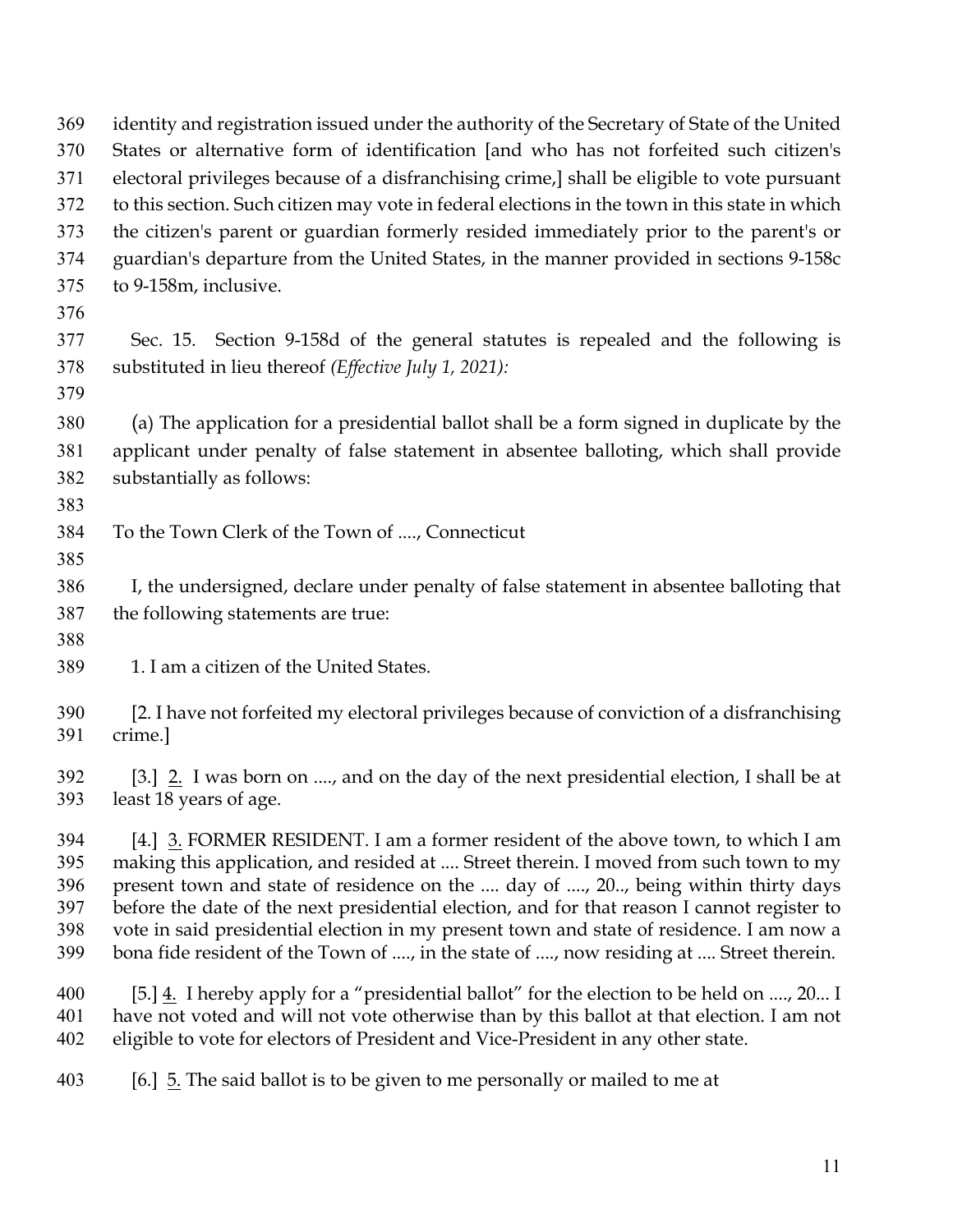| 404               | (bona fide mailing address)                                                                                                                                                                                                                             |  |  |
|-------------------|---------------------------------------------------------------------------------------------------------------------------------------------------------------------------------------------------------------------------------------------------------|--|--|
| 405               | Dated at , this  day of  20                                                                                                                                                                                                                             |  |  |
| 406               | (Signature of applicant)                                                                                                                                                                                                                                |  |  |
| 407<br>408<br>409 | (b) The application for an overseas ballot shall be the federal application permitted<br>under section 9-153a or a form signed by the applicant under penalty of false statement<br>in absentee balloting which shall provide substantially as follows: |  |  |
| 410               | To the Town Clerk of the Town of , Connecticut                                                                                                                                                                                                          |  |  |
| 411<br>412        | I, the undersigned, declare under penalty of false statement in absentee balloting that<br>the following statements are true:                                                                                                                           |  |  |
| 413               | 1. I am a citizen of the United States.                                                                                                                                                                                                                 |  |  |
| 414<br>415        | [2. I have not forfeited my electoral privileges because of conviction of a disfranchising<br>crime.]                                                                                                                                                   |  |  |
| 416<br>417        | [3.] 2. I was born on , and on the day of the next federal election, I shall be at least<br>eighteen years of age.                                                                                                                                      |  |  |
| 418<br>419<br>420 | [4.] $\underline{3}$ . I was a resident of the above town, to which I am making this application, and<br>resided at no.  Street therein. I moved from such town to my present residence on the<br>day of , 20 I now reside in , at no.  Street therein. |  |  |
| 421<br>422        | [5.] $\underline{4}$ . I have a valid passport or card of identity and registration issued under the<br>authority of the Secretary of State of the United States or alternate form of identification.                                                   |  |  |
| 423               | [6.] 5. I hereby apply for an overseas ballot for the                                                                                                                                                                                                   |  |  |
|                   | Primary<br>$\left($                                                                                                                                                                                                                                     |  |  |
|                   | ) General Election                                                                                                                                                                                                                                      |  |  |
|                   | ) Special Election                                                                                                                                                                                                                                      |  |  |
| 424<br>425        | to be held on , 20 I do not maintain a domicile in any other state or election district of<br>any state or territory or any territory or possession of the United States. I have not voted                                                              |  |  |

 and will not vote otherwise than by this ballot at such election or primary for which I now apply for an overseas ballot. I am not eligible to vote in any town in Connecticut or in any other state or election district of any state or territory or any territory or possession of the United States.

430 [7.]  $6.$  The said ballot is to be mailed to me at ....

.... (Mailing address)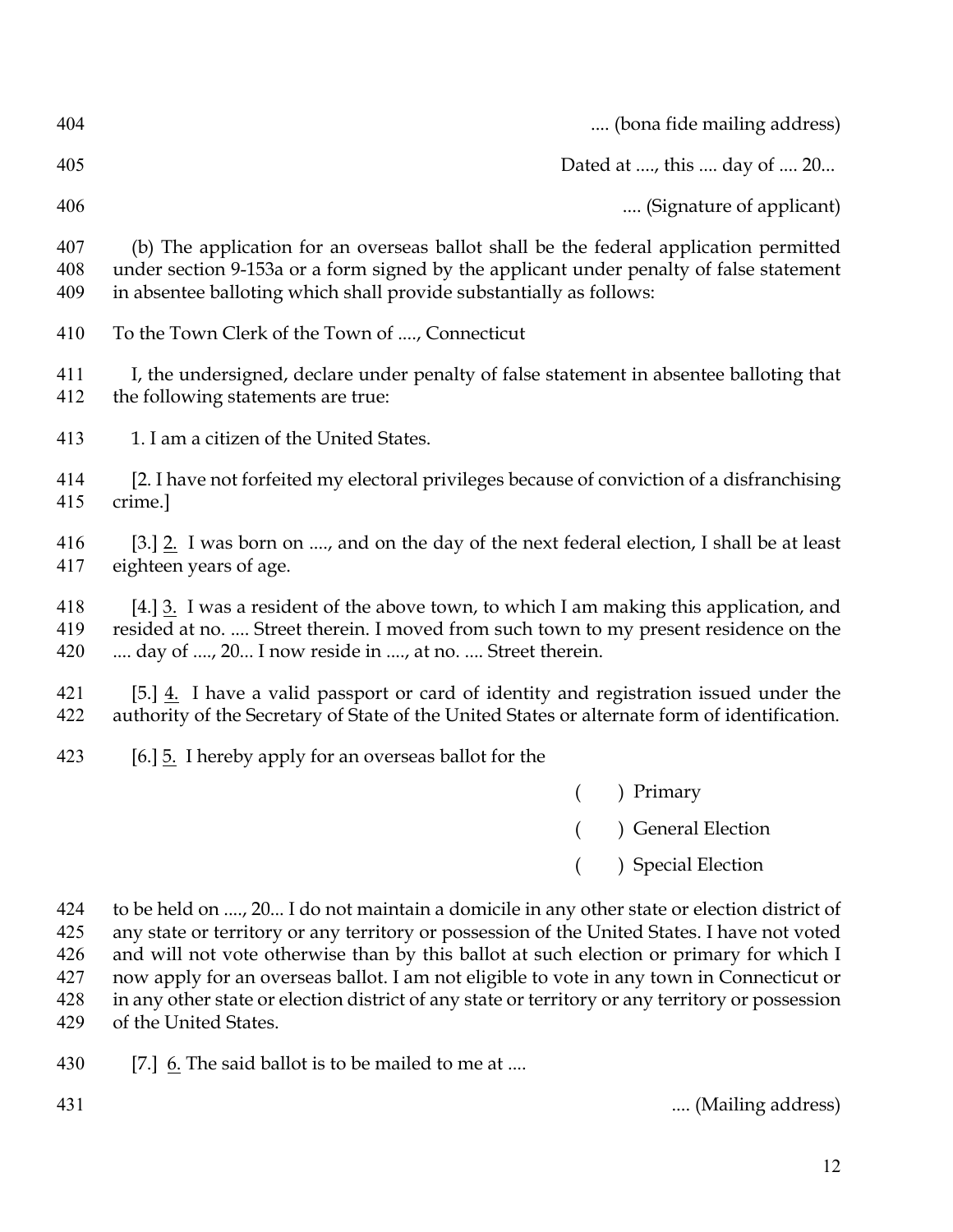| 432 | Dated at , this  day of , 20 |  |  |
|-----|------------------------------|--|--|
|     |                              |  |  |
|     |                              |  |  |

- .... (Signature of applicant) Sec. 16. Subsection (a) of section 9-159p of the general statutes is repealed and the following is substituted in lieu thereof *(Effective July 1, 2021):*
- 

 (a) Any elector may challenge the right of any person offering to vote by absentee ballot based upon false identity, disenfranchisement for conviction of a felony and sentencing to a term of life imprisonment without the possibility of release, or lack of bona fide residence. The failure of an elector to challenge, pursuant to this section, the right of a person to vote by absentee ballot shall not bar such elector from bringing an action to contest the primary or election under section 9-323, 9-324, 9-328 or 9-329a, based on the alleged invalidity of the absentee ballot cast at such primary or election.

 Sec. 17. Section 9-170 of the general statutes is repealed and the following is substituted in lieu thereof *(Effective July 1, 2021):*

At any regular or special town election any person may vote who is registered as an elector on the revised registry list of the town last completed and he shall vote only in the district in which he is so registered, provided any person may vote whose name is restored to the list under the provisions of section 9-42 or whose name is added on the last week day before a regular election under the provisions of section 9-17. Each person so registered shall be permitted to vote unless he is not a bona fide resident of the town and political subdivision holding the election or has been convicted of a **[**disfranchising crime**]** felony and sentenced to a term of life imprisonment without the possibility of release. Any person offering to vote and being challenged as to his identity or residence shall, before he votes, prove his identity with the person on whose name he offers to vote or his bona fide residence in the town and political subdivision holding the election, as the case may be, by the testimony, under oath, of at least one other elector or by such other evidence acceptable to the moderator.

 Sec. 18. Section 9-171 of the general statutes is repealed and the following is substituted in lieu thereof *(Effective July 1, 2021):*

 In all cities, unless otherwise provided by law, any person entitled to vote at city elections who is registered on the revised registry list last completed, and any person having a legal right to vote at such elections whose name is entered on a copy of such list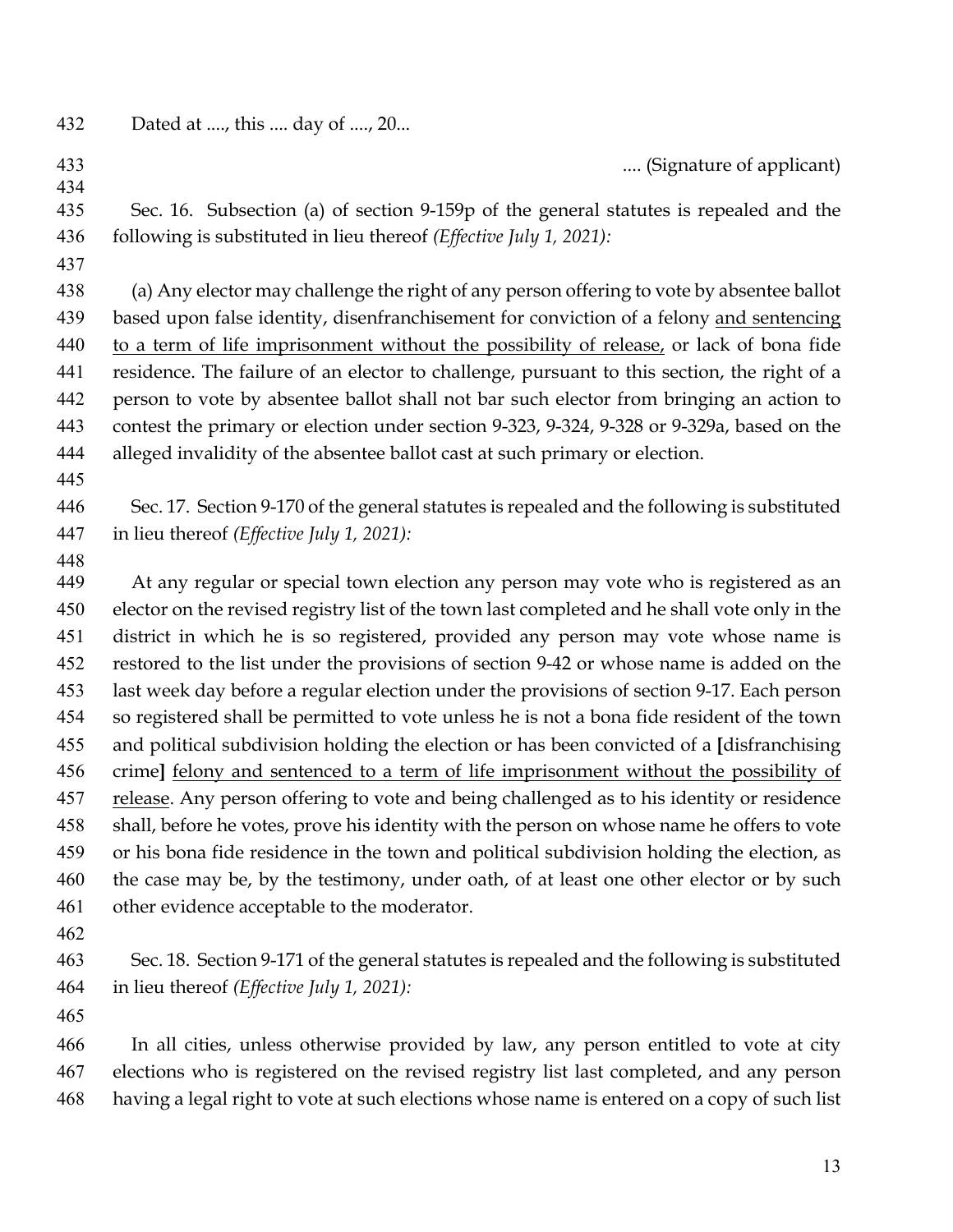before voting, may vote therein in the district for which such registry list is made; provided those persons may vote whose names are restored to the list under the provisions of section 9-42 or whose names are added on the last week day before a regular election under the provisions of section 9-17. Each person so registered shall be permitted to vote, unless he has lost his right by removal from such city since he has registered or by conviction of a **[**disfranchising crime] felony and sentencing to a term of life imprisonment without the possibility of release. Any person offering so to vote, and being challenged as to his identity or residence, shall, before he votes, prove his identity 477 with the person on whose name he offers to vote or his bona fide residence in such city, as the case may be, by the testimony, under oath, of at least one other elector or by such other evidence acceptable to the moderator. The names of those voting shall be checked on such copy of such list, and such copy so checked shall be kept on file in the office of 481 the town clerk, as in the case of state elections.

 Sec. 19. Section 9-172 of the general statutes is repealed and the following is substituted in lieu thereof *(Effective July 1, 2021):*

 At any regular or special state election any person may vote who was registered on the last-completed revised registry list of the town in which he offers to vote, and he shall vote in the district in which he was so registered; provided those persons may vote whose names are restored to the list under the provisions of section 9-42 or whose names are added on the last weekday before a regular election under the provisions of section 9-17. Each person so registered shall be permitted to vote if he is a bona fide resident of the town and political subdivision holding the election and has not lost his right by conviction of a **[**disfranchising crime**]** felony and sentencing to a term of life 494 imprisonment without the possibility of release. Any person offering so to vote and being challenged as to his identity or residence shall, before he votes, prove his identity with the person on whose name he offers to vote or his bona fide residence in the town and political subdivision holding the election, as the case may be, by the testimony, under oath, of at least one other elector or by such other evidence as is acceptable to the moderator.

 Sec. 20. Section 9-192 of the general statutes is repealed and the following is substituted in lieu thereof *(Effective July 1, 2021):*

 Each registrar of voters immediately after his election shall appoint a deputy registrar of voters to hold office during his pleasure and may, at any time, fill any vacancy in said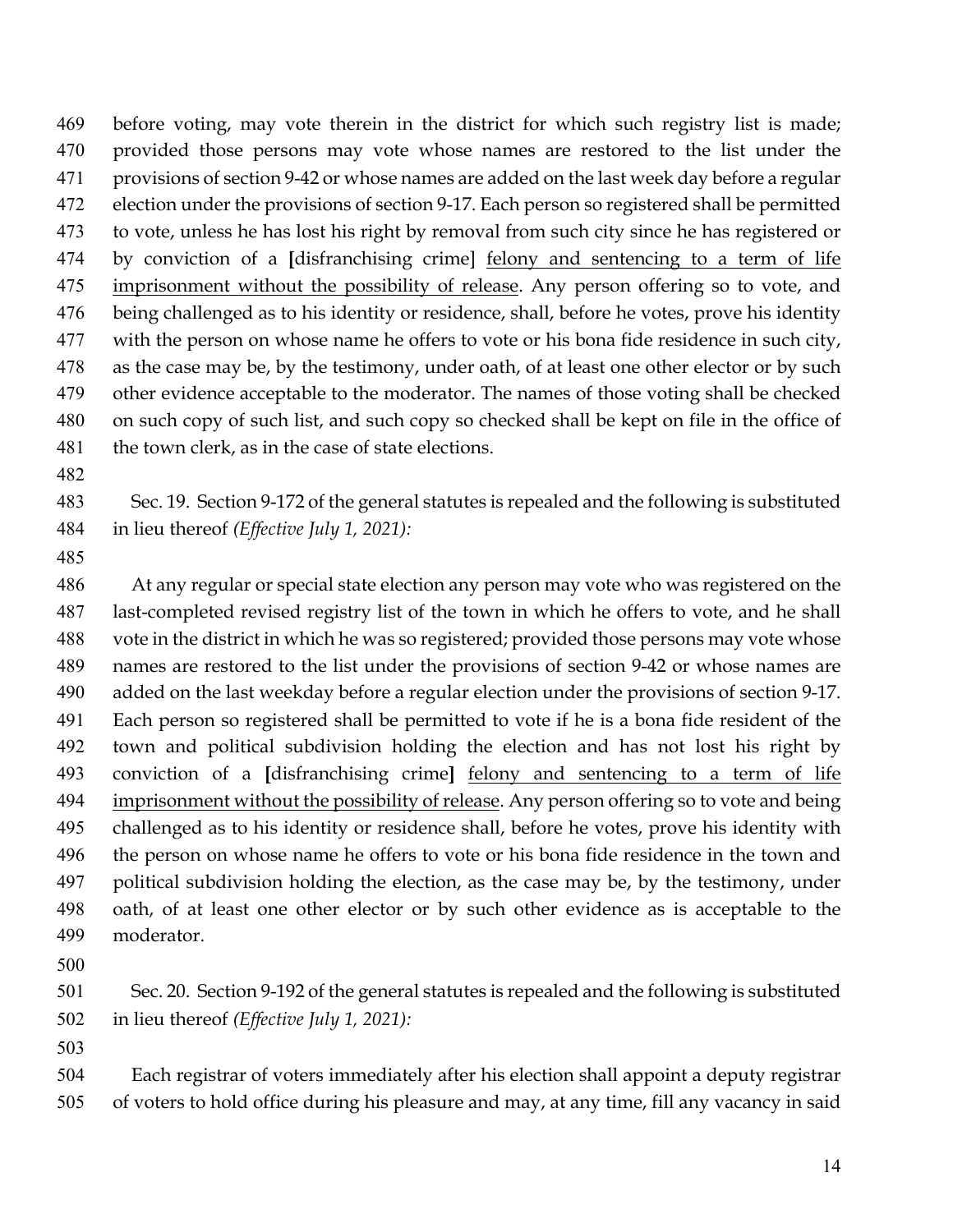office. He shall file with the town clerk a certificate of each such appointment and the town clerk shall record the certificate with the records of town meetings. Each deputy registrar of voters shall assist his principal when required, discharge his duties in his absence or inability to act and, in case of the death, removal or resignation of such principal, shall become registrar of voters and appoint a deputy, and shall file with the town clerk a certificate of such appointment, which shall be recorded with the records of town meetings. If a vacancy exists in the office of registrar of voters in consequence of a refusal or failure to accept the office or a failure of the registrar to appoint a deputy registrar, the town committee of the same political party as the registrar of voters who so refused, failed to accept or failed to appoint, or other appointing authority specified in local party rules shall fill such vacancy by the appointment of some suitable person, who shall belong to the same political party as the registrar of voters who so refused, failed to accept or failed to appoint. Each registrar of voters in any town may, as needed, appoint and employ not more than four assistant registrars of voters for each voting district therein, who shall serve at the pleasure of the registrar of voters and assist such registrar in the performance of his duties, and, for purposes of any admission session held pursuant to section 9-19b or subsection (a) of section 9-19c, as many special assistants as are necessary to carry out the duties of such session. Such registrar shall file with the town clerk a certificate of each such appointment, which shall be recorded with the records of 525 the town, and shall appoint such other assistants as are necessary for the performance of 526 duties required by sections 9-12 to [9-45]  $9-43$ , inclusive, on election day and the six days preceding. Unless otherwise provided by subsection (b) of section 9-19b, in the absence of either registrar of voters, his deputy or any of his assistants, except special assistants, shall have all the powers conferred, and may perform any of the duties imposed, upon such registrar by any of the provisions of the statutes. Each deputy, assistant or special assistant registrar shall be an elector of the municipality in which he is appointed. Each deputy registrar shall also, at the time of his appointment and during the six months immediately preceding his appointment, be an enrolled member of the same party as the registrar who makes such appointment.

 Sec. 21. Subsection (a) of section 9-236b of the general statutes is repealed and the following is substituted in lieu thereof *(Effective July 1, 2021):*

 (a) The Secretary of the State shall provide each municipality with sufficient quantities of a poster size copy, at least eighteen by twenty-four inches, of a Voter's Bill of Rights, which shall be posted conspicuously at each polling place. The text of the Voter's Bill of

Rights shall be: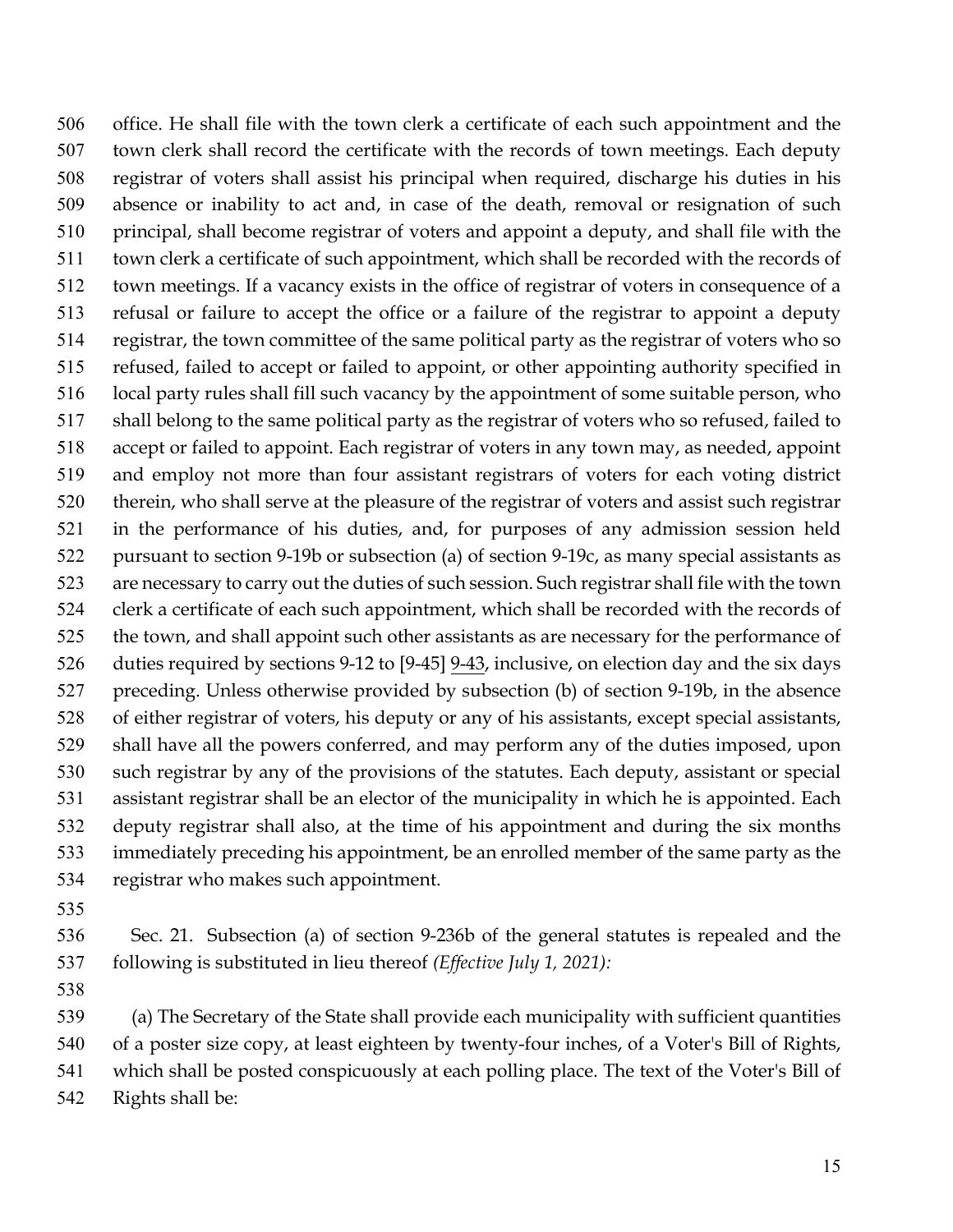| 543        | "VOTER'S BILL OF RIGHTS                                                                                                                                                    |
|------------|----------------------------------------------------------------------------------------------------------------------------------------------------------------------------|
| 544        | Every registered voter in this state has the right to:                                                                                                                     |
| 545        | (1) Inspect a sample ballot before voting;                                                                                                                                 |
| 546<br>547 | (2) Receive instructions concerning how to operate voting equipment, on sample<br>voting equipment before voting;                                                          |
| 548        | (3) Cast a ballot if the voter is in line when the polls are closing;                                                                                                      |
| 549<br>550 | (4) Ask for and receive assistance in voting, including assistance in languages other<br>than English where required by federal or state law;                              |
| 551        | (5) Vote free from coercion or intimidation by election officials or any other person;                                                                                     |
| 552        | (6) Cast a ballot using voting equipment that accurately counts all votes;                                                                                                 |
| 553<br>554 | (7) Vote by provisional ballot if the individual registered to vote and the individual's<br>name is not on the voter list; and                                             |
| 555<br>556 | $[8]$ Be informed of the process for restoring the individual's right to vote if the<br>individual was incarcerated for a felony conviction; and]                          |
| 557<br>558 | $[9]$ (8) Vote independently and in privacy at a polling place, regardless of physical<br>disability.                                                                      |
| 559        |                                                                                                                                                                            |
| 560        | If any of your rights have been violated, you have the right to file an official complaint                                                                                 |
| 561        | with the State Elections Enforcement Commission at  (toll-free telephone number) or                                                                                        |
| 562        | the United States Department of Justice at  (toll-free telephone number). In addition,                                                                                     |
| 563        | before leaving the polling place you may notify the moderator of the violation."                                                                                           |
| 564        |                                                                                                                                                                            |
| 565        | Sec. 22. Section 9-355 of the general statutes is repealed and the following is substituted                                                                                |
| 566        | in lieu thereof (Effective July 1, 2021):                                                                                                                                  |
| 567<br>568 |                                                                                                                                                                            |
| 569        | Any person who, without reasonable cause, neglects to perform any of the duties<br>required of him by the laws relating to elections or primaries and for which neglect no |
| 570        | other punishment is provided, and any person who is guilty of fraud in the performance                                                                                     |
| 571        | of any such duty, and any person who makes any unlawful alteration in any list required                                                                                    |
| 572        | by law, shall be fined not more than three hundred dollars or be imprisoned not more                                                                                       |
| 573        | than one year or be both fined and imprisoned. [Any official who is convicted of fraud in                                                                                  |
| 574        | the performance of any duty imposed upon him by any law relating to the registration or                                                                                    |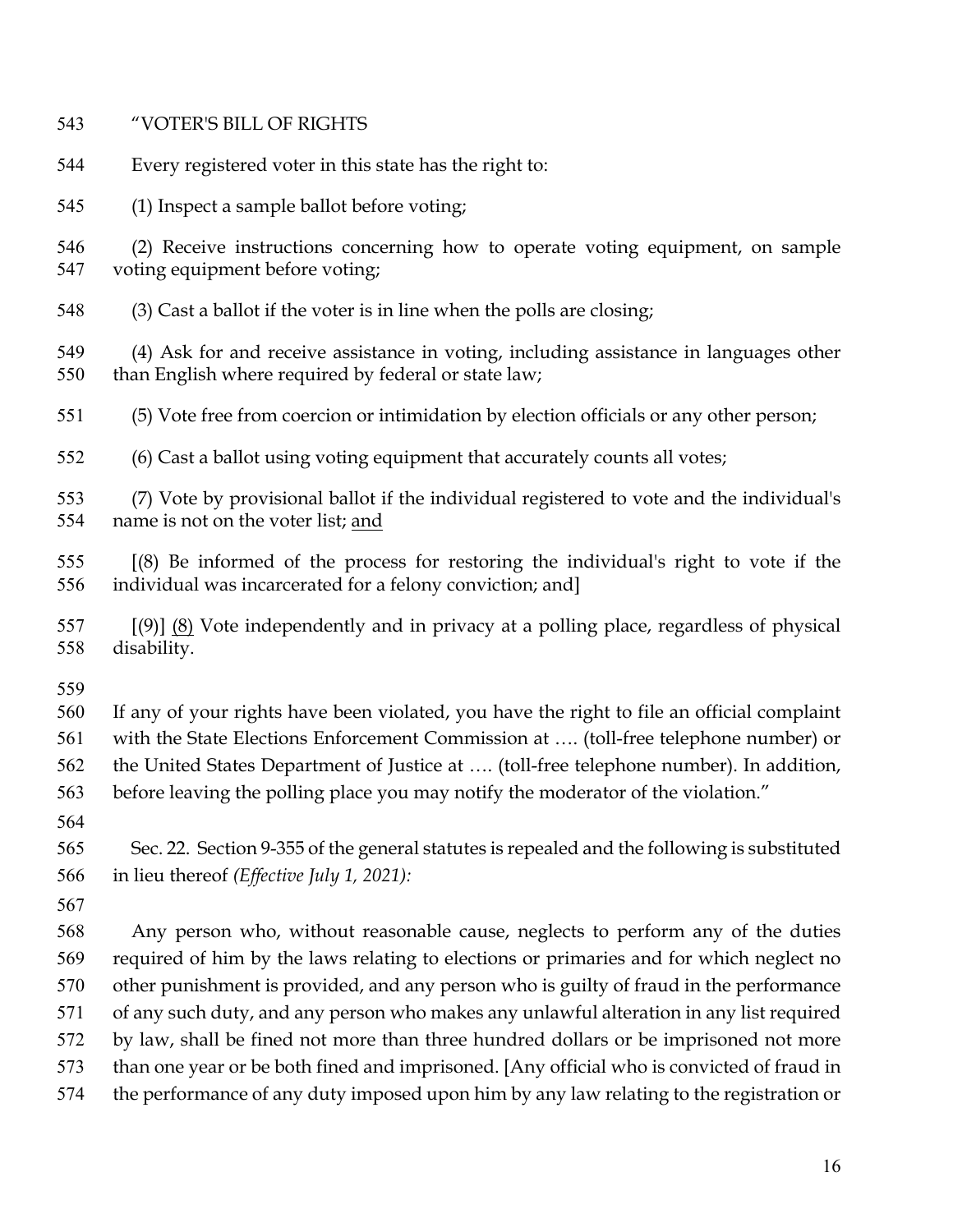admission of electors or to the conduct of any election shall be disfranchised.] Any public officer or any election official upon whom any duty is imposed by part I of chapter 147 and sections 9-308 to 9-311, inclusive, who wilfully omits or neglects to perform any such duty or does any act prohibited therein for which punishment is not otherwise provided

shall be guilty of a class E felony.

 Sec. 23. Section 9-358 of the general statutes is repealed and the following is substituted in lieu thereof *(Effective July 1, 2021)*:

 Any person who, upon oath or affirmation, legally administered, wilfully and corruptly testifies or affirms, before any registrar of voters, any moderator of any election, primary or referendum, any board for admission of electors or the State Elections Enforcement Commission, falsely, to any material fact concerning the identity, age, residence or other qualifications of any person whose right to be registered or admitted as an elector or to vote at any election, primary or referendum is being passed upon and decided, shall be guilty of a class D felony. [and shall be disfranchised.]

 Sec. 24. Section 9-360 of the general statutes is repealed and the following is substituted in lieu thereof *(Effective July 1, 2021)*:

 Any person not legally qualified who fraudulently votes in any town meeting, primary, election or referendum in which the person is not qualified to vote, and any legally qualified person who, at such meeting, primary, election or referendum, fraudulently votes more than once at the same meeting, primary, election or referendum, shall be fined not less than three hundred dollars or more than five hundred dollars and shall be imprisoned not less than one year or more than two years. [and shall be disfranchised.] Any person who votes or attempts to vote at any election, primary, referendum or town meeting by assuming the name of another legally qualified person shall be guilty of a class D felony. [and shall be disfranchised.]

 Sec. 25. Section 9-361 of the general statutes is repealed and the following is substituted in lieu thereof *(Effective July 1, 2021)*:

 The following persons shall be guilty of primary or enrollment violations: (1) Any person unlawfully voting or participating or attempting to vote or participate in any

- primary in which he is not eligible to vote or participate; (2) in towns divided into voting
- districts, any elector who registers or votes at any primary in a voting district other than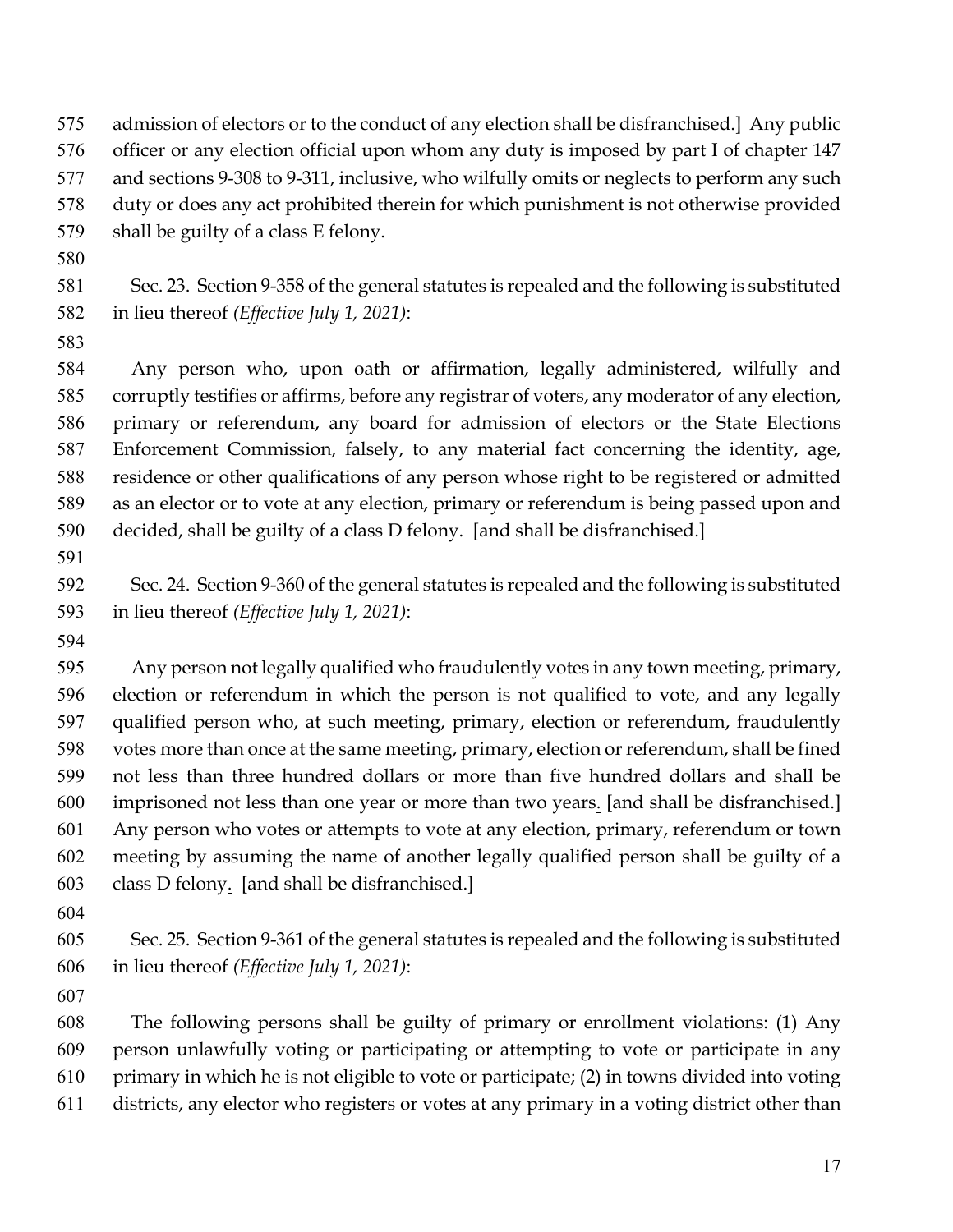612 the district in which such elector is legally entitled to vote at the time of such primary;  $(3)$  any elector who signs the name of another to a written application to register, without the knowledge and consent of the person whose name is signed thereto, or who falsely represents the contents of any written or printed form of application for enrollment with intent to secure the application of an elector for enrollment upon a list other than that of his true political preference; (4) any registrar or deputy registrar of voters who fails to hold sessions as provided in sections 9-51 and 9-53 or who fails to register an elector upon the oral or written application for enrollment of such elector, except as provided by law, or who fails to erase an elector's name as provided in section 9-59 or who registers any elector upon an enrollment list other than that declared by such elector in his application as his political preference, or who removes or erases the name of any elector from any enrollment list except as provided by law; (5) any person who fails to properly serve any notice or citation required by sections 9-60 and 9-61 when directed so to do by any registrar or deputy registrar, or who makes any false return as to any such notice or citation; and (6) any moderator of a primary of the enrolled electors of a specified party, such primary being legally called for the nomination of candidates for any public elective office, who fails to comply with the requirements of chapter 153. The penalty for any such violation shall be a class D misdemeanor, except that any person found to have violated subdivision (1) or (2) of this section shall be guilty of a class D felony. [and shall be disfranchised.]

 Sec. 26. Section 9-453e of the general statutes is repealed and the following is substituted in lieu thereof *(Effective July 1, 2021)*:

 Each circulator of a nominating petition page shall be a United States citizen, at least eighteen years of age and a resident of a town in this state. [and shall not be on parole for conviction of a felony.] Any individual proposed as a candidate in any nominating petition may serve as circulator of the pages of such nominating petition.

 Sec. 27. Section 9-453j of the general statutes is repealed and the following is substituted in lieu thereof *(Effective July 1, 2021)*:

 Each page of a nominating petition submitted to the town clerk or the Secretary of the State and filed with the Secretary of the State under the provisions of sections 9-453a to 9-453s, inclusive, or section 9-216 shall contain a statement as to the residency in this state and eligibility of the circulator and authenticity of the signatures thereon, signed under penalties of false statement, by the person who circulated the same. Such statement shall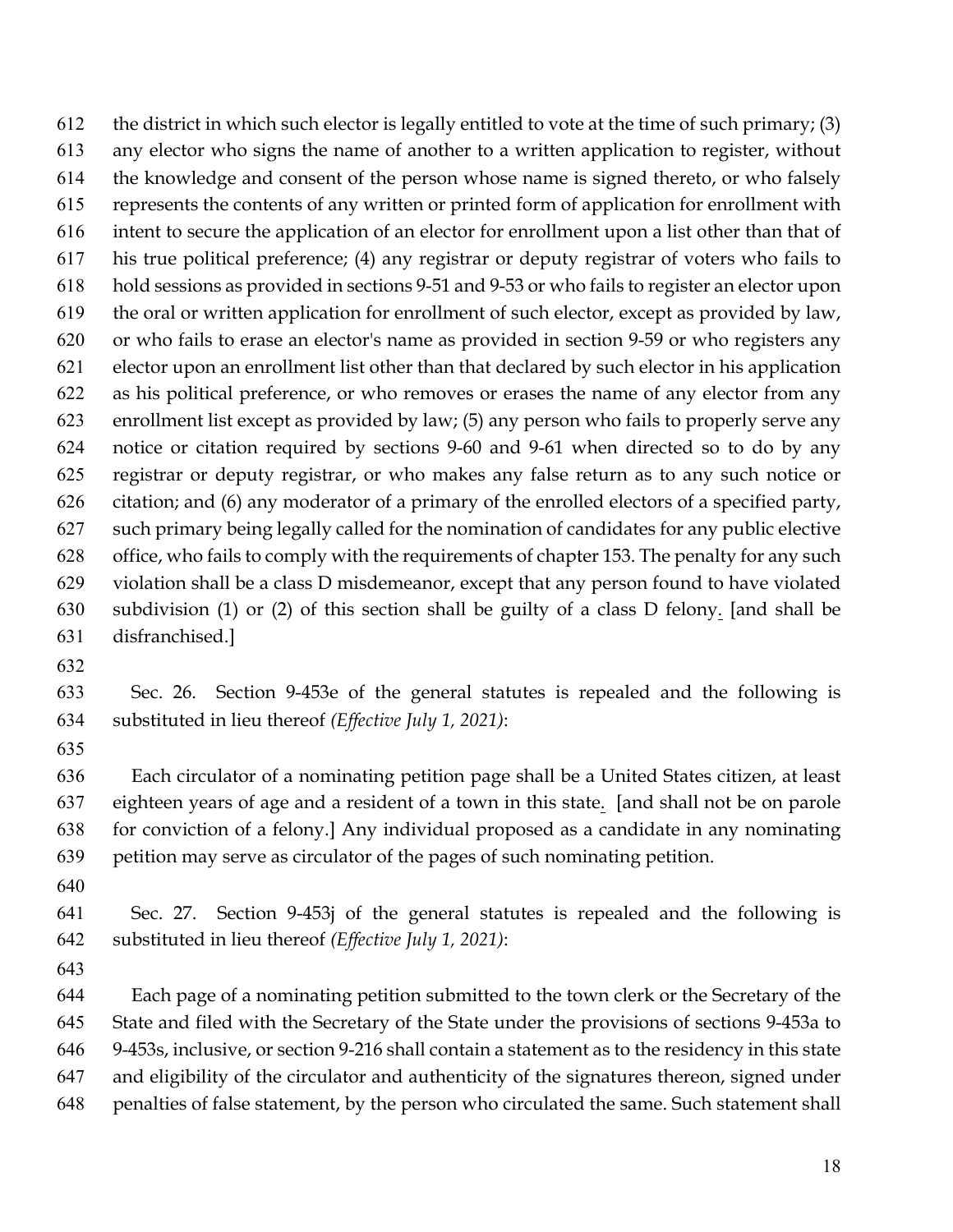|     | $101$ $\mu$ , $\sigma$ and the contract $\sigma$ restation to the collection $\sigma$ and the mass state in the collection |
|-----|----------------------------------------------------------------------------------------------------------------------------|
| 650 | such circulator is a resident, (2) the circulator's date of birth and that the circulator is at                            |
| 651 | least eighteen years of age, (3) that the circulator is a United States citizen, [and not on                               |
| 652 | parole for conviction of a felony, and (4) that each person whose name appears on such                                     |
| 653 | page signed the same in person in the presence of such circulator and that either the                                      |
| 654 | circulator knows each such signer or that the signer satisfactorily identified himself to the                              |
| 655 | circulator. Any false statement committed with respect to such statement shall be deemed                                   |
| 656 | to have been committed in the town in which the petition was circulated.                                                   |
| 657 |                                                                                                                            |
| 658 | Sec. 28. Section 1-25 of the general statutes is repealed and the following is substituted                                 |
| 659 | in lieu thereof ( <i>Effective July 1, 2021</i> ):                                                                         |
| 660 |                                                                                                                            |
|     |                                                                                                                            |
| 661 | The forms of oaths shall be as follows, to wit:                                                                            |
|     |                                                                                                                            |

set forth (1) such circulator's residence address, including the town in this state in which

## FOR MEMBERS OF THE GENERAL ASSEMBLY, EXECUTIVE AND JUDICIAL OFFICERS.

 You do solemnly swear (or affirm, as the case may be) that you will support the Constitution of the United States, and the Constitution of the state of Connecticut, so long as you continue a citizen thereof; and that you will faithfully discharge, according to law, the duties of the office of .... to the best of your abilities; so help you God.

# FOR NOTARIES PUBLIC.

 You do solemnly swear (or affirm, as the case may be) that you will support the Constitution of the United States, and the Constitution of the state of Connecticut; and that you will faithfully discharge, according to law, the duties of the office of notary public to the best of your abilities; so help you God.

 FOR ELECTORS. You solemnly swear (or affirm, as the case may be) that you will be true and faithful to the constitutions and governments of the State of Connecticut and the United States of America; that the statements made in your application for admission as an elector are true and complete; and that your privileges as an elector are not forfeited by reason of conviction of a felony and sentencing to a term of life imprisonment without the possibility of release; so help you God.

# FOR ATTORNEYS.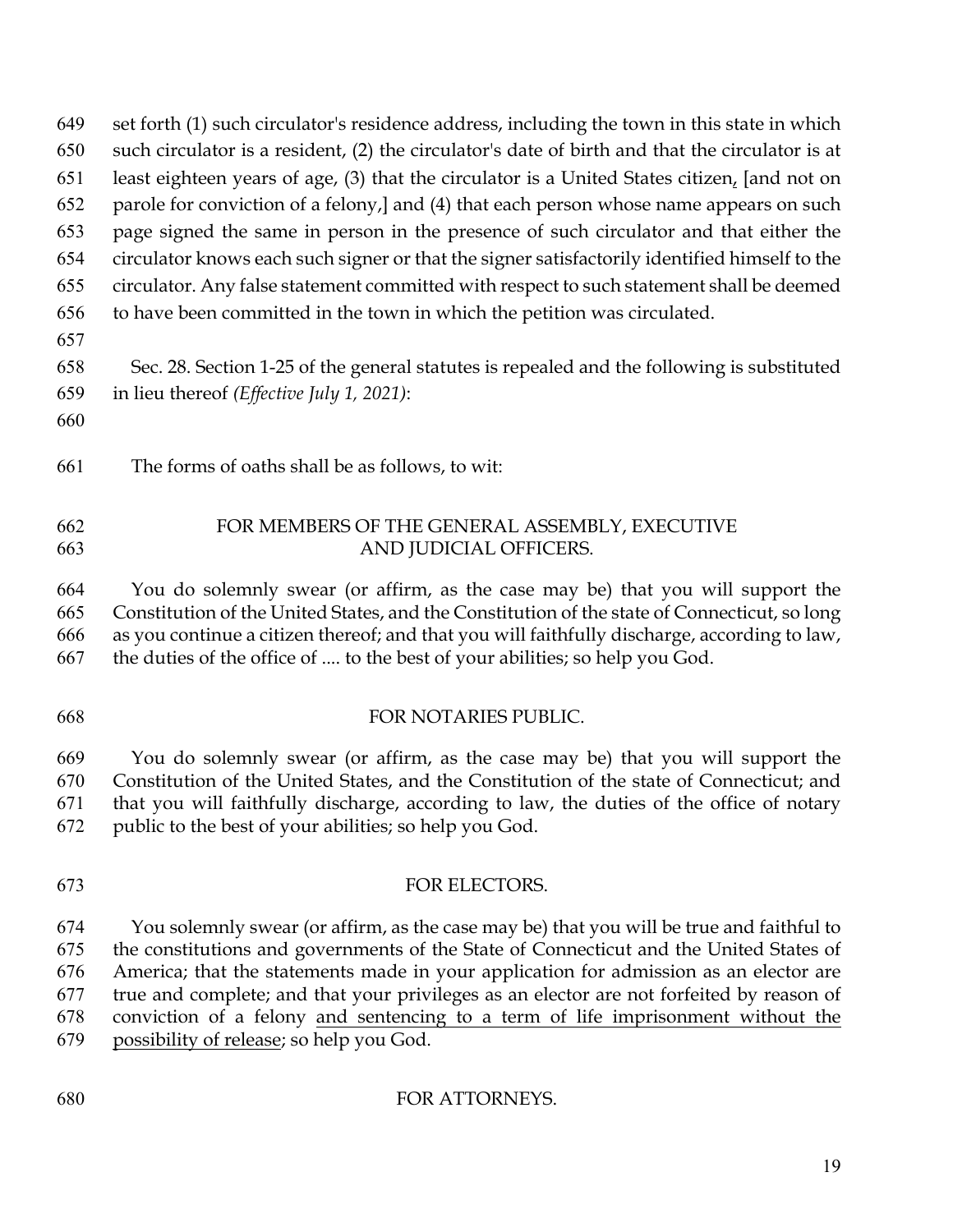You solemnly swear or solemnly and sincerely affirm, as the case may be, that you will do nothing dishonest, and will not knowingly allow anything dishonest to be done in court, and that you will inform the court of any dishonesty of which you have knowledge; that you will not knowingly maintain or assist in maintaining any cause of action that is false or unlawful; that you will not obstruct any cause of action for personal gain or malice; but that you will exercise the office of attorney, in any court in which you may practice, according to the best of your learning and judgment, faithfully, to both your client and the court; so help you God or upon penalty of perjury.

#### FOR PETIT JURORS IN CRIMINAL CAUSES.

 You solemnly swear or solemnly and sincerely affirm, as the case may be, that you will, without respect of any persons or favor of any person, decide this case between the state of Connecticut and the defendant (or defendants) based on the evidence given in court and on the laws of this state, as explained by the judge; that you will not talk to each other about this case until instructed to do so; that you will listen to and consider what the other jurors have to say in deliberations about this case; that you will not speak to anyone else, or allow anyone else to speak to you, about this case until you have been discharged by the court; and that when you reach a decision, you will not disclose the decision until it is announced in court; so help you God or upon penalty of perjury.

## FOR ALTERNATE JURORS IN CRIMINAL CAUSES.

 You solemnly swear or solemnly and sincerely affirm, as the case may be, that, if you become a member of the jury for this case, you will, without respect of any persons or favor of any person, decide this case between the state of Connecticut and the defendant (or defendants) based on the evidence given in court and on the laws of this state, as explained by the judge; that you will not talk to each other about this case until instructed to do so; that you will listen to and consider what the other jurors have to say in deliberations about this case; that you will not speak to anyone else, or allow anyone else to speak to you about this case until you have been discharged by the court; and that when you reach a decision, you will not disclose the decision until it is announced in court; so help you God or upon penalty of perjury.

#### FOR JURORS IN CIVIL CAUSES.

 You solemnly swear or solemnly and sincerely affirm, as the case may be, that you will decide this case between the plaintiff and the defendant (or plaintiffs and defendants) based on the evidence given in court and on the laws of this state as explained by the judge; that you will not talk to each other about this case until instructed to do so; that you will listen to and consider what the other jurors have to say in deliberations about this case; that you will not speak to anyone else, or allow anyone else to speak to you,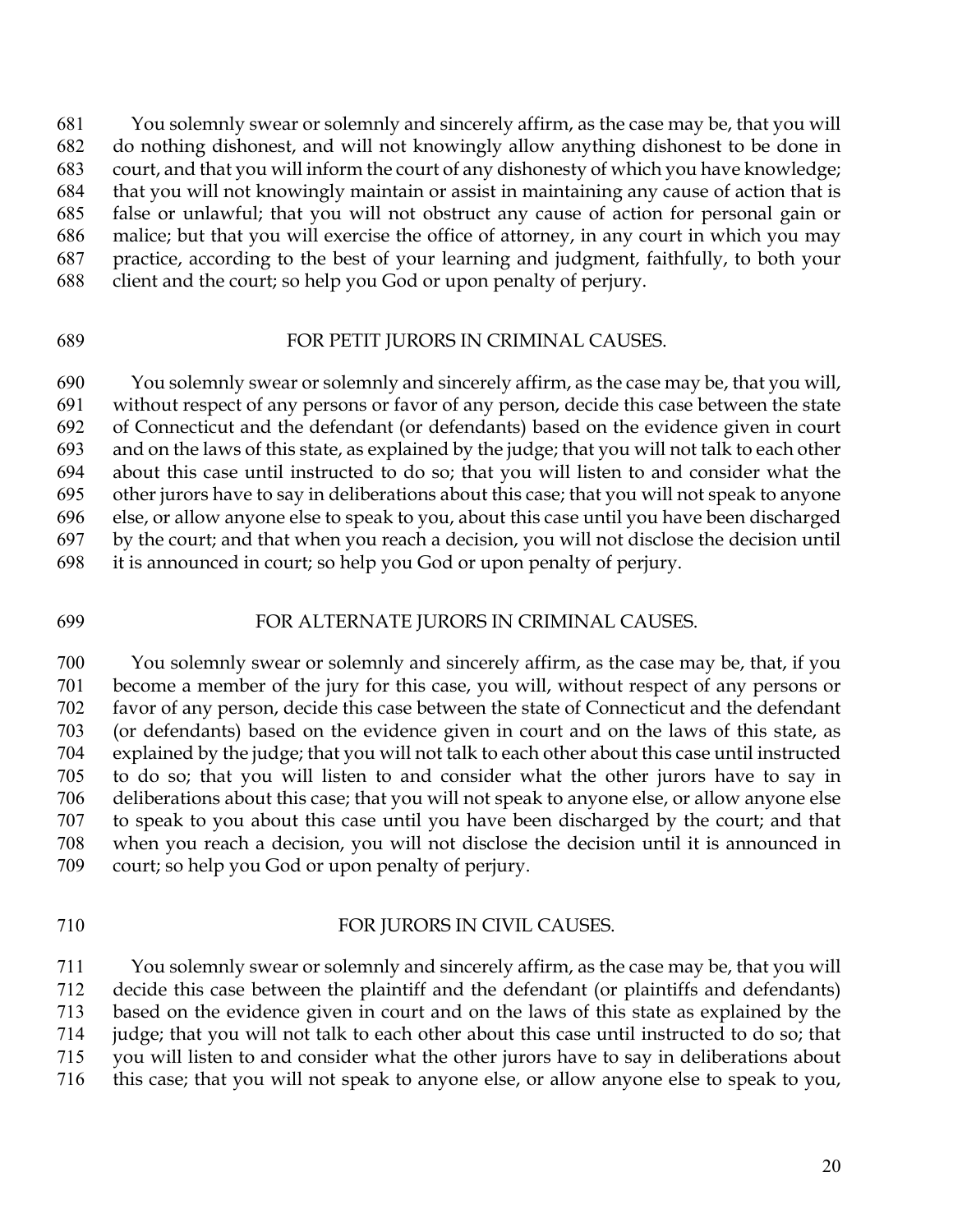about this case; and that when you reach a decision, you will not disclose the decision until it is announced in court; so help you God or upon penalty of perjury.

## FOR ALTERNATE JURORS IN CIVIL CAUSES.

 You solemnly swear or solemnly and sincerely affirm, as the case may be, that, if you become a member of the jury for this case, you will decide this case between the plaintiff and the defendant (or plaintiffs and defendants) based on the evidence given in court and on the laws of this state as explained by the judge; that you will not talk to each other about this case until instructed to do so; that you will listen to and consider what the other jurors have to say in deliberations about this case; that you will not speak to anyone else, or allow anyone else to speak to you, about this case; and that when you reach a decision, you will not disclose the decision until it is announced in court; so help you God or upon penalty of perjury.

 You solemnly swear or solemnly and sincerely affirm, as the case may be, that you will answer truthfully all questions that you are asked, none of which will be about the merits of the case for which the jury is being selected; so help you God or upon penalty of perjury.

### FOR WITNESSES.

VOIR DIRE.

 You solemnly swear or solemnly and sincerely affirm, as the case may be, that the evidence you shall give concerning this case shall be the truth, the whole truth and nothing but the truth; so help you God or upon penalty of perjury.

#### FOR INVESTIGATORY GRAND JURY WITNESSES.

 You solemnly swear or solemnly and sincerely affirm, as the case may be, that the evidence you shall give concerning this investigation into the commission of a crime or crimes, shall be the truth, the whole truth and nothing but the truth; so help you God or upon penalty of perjury.

#### FOR WITNESSES TWELVE YEARS OF AGE OR YOUNGER.

You promise that you will tell the truth.

### FOR AN INTERPRETER IN A CRIMINAL CASE.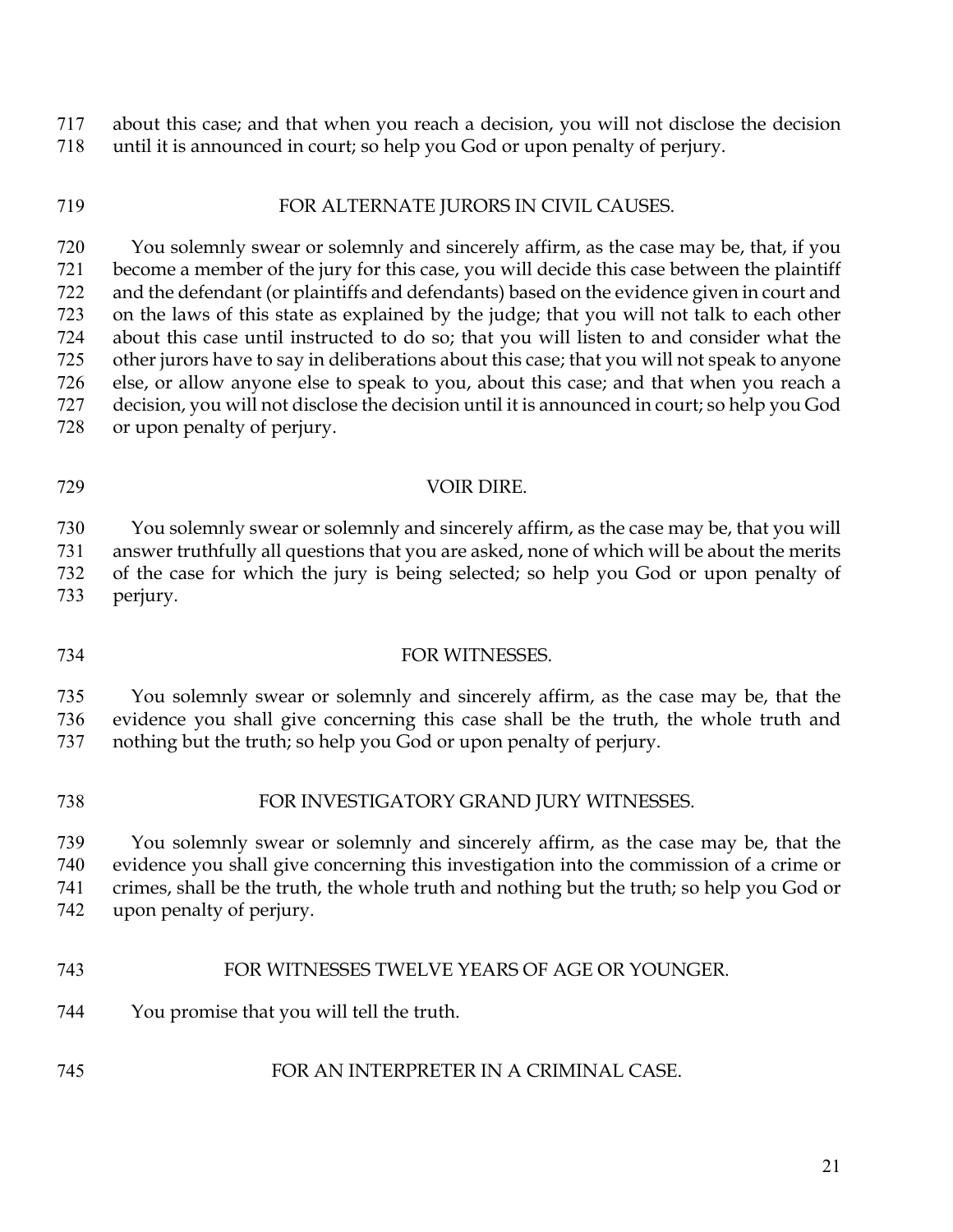You solemnly swear or solemnly and sincerely affirm, as the case may be, that you will interpret accurately the information (or indictment) that charges the accused with a crime and all questions that the accused may be asked under the direction of the court in a language the accused can understand and speak; that you will interpret accurately the pleas of the accused to the information (or indictment) and the answers of the accused to the court (or to the court and jury) in English; and that you will make all interpretations

to the best of your skill and judgment; so help you God or upon penalty of perjury.

## FOR AN INTERPRETER IN COURT.

 You solemnly swear or solemnly and sincerely affirm, as the case may be, that you will interpret accurately the oath to be administered to the witness and all questions that the witness may be asked under direction of the court in a language the witness can understand and speak; that you will interpret accurately the answers of the witness to the court (or to the court and jury) in English; and that you will make all interpretations to the best of your skill and judgment; so help you God or upon penalty of perjury.

# FOR AN INTERPRETER FOR A 761 JUROR WHO IS DEAF OR HARD OF HEARING.

 You solemnly swear or solemnly and sincerely affirm, as the case may be, that you will interpret accurately to a juror who is deaf or hard of hearing the juror orientation program, any oath to be administered to the juror, all testimony and other relevant conversation, and all questions that the juror may be asked under the direction of the court; that you will interpret accurately the answers of the juror to the court in English; that you will not participate in any manner in the deliberations of the jury other than making an accurate interpretation of the remarks of the jurors during deliberations; that you will make all interpretations to the best of your skill and judgment; and that you will not communicate with anyone outside the jury concerning the business or matters before the jury; so help you God or upon penalty of perjury.

# FOR ASSESSORS, TO SUBSCRIBE UPON ABSTRACT.

 I, ...., assessor of the town of ...., do solemnly swear or solemnly and sincerely affirm, as the case may be, that I believe that all the lists, and the abstract of said town for the year 20.., are made up and perfected according to law; so help me God or upon penalty of perjury.

# FOR PLAINTIFF, WHEN INDIFFERENT PERSON IS AUTHORIZED TO SERVE WRIT.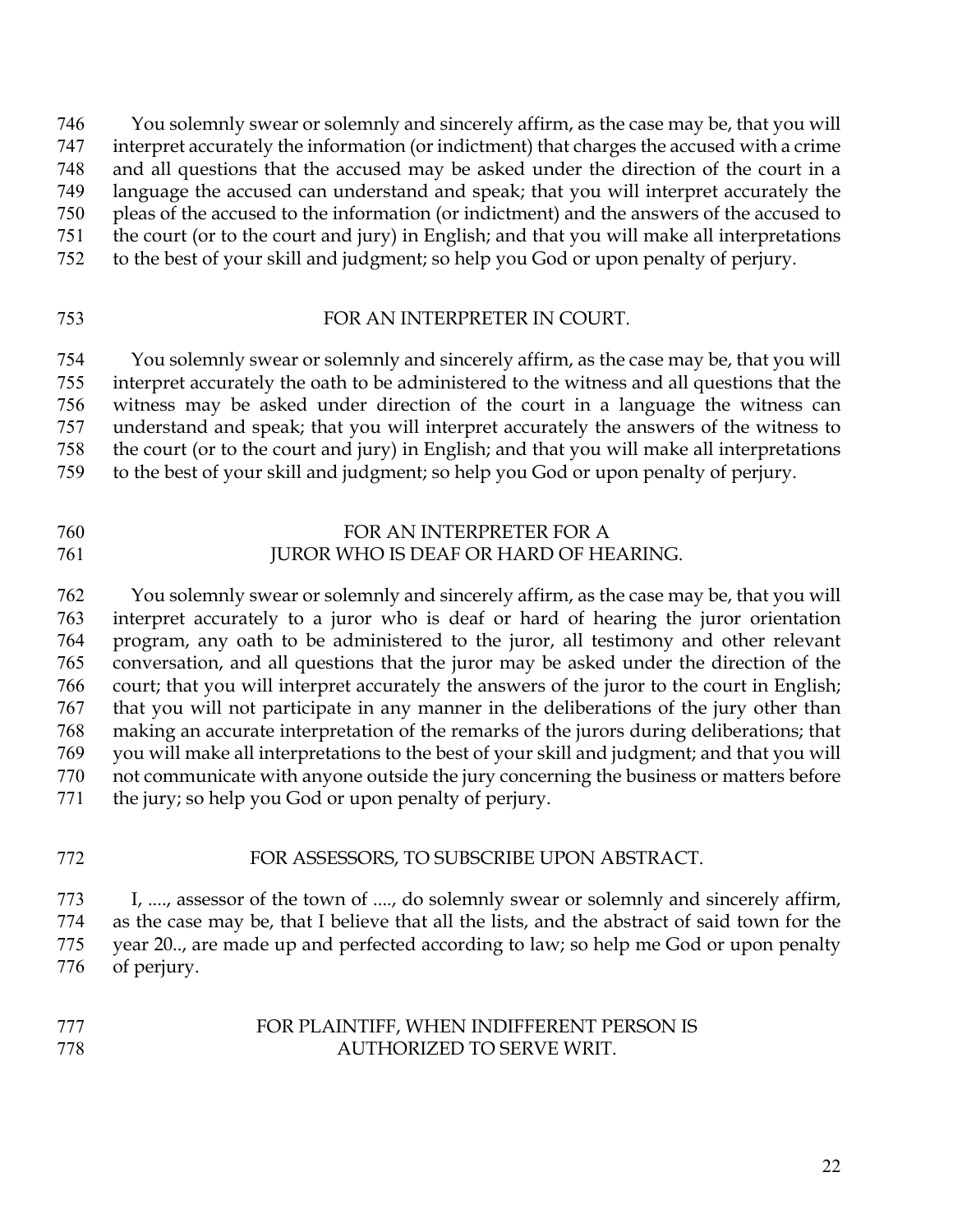You solemnly swear or solemnly and sincerely affirm, as the case may be, that you believe the plaintiff is (or plaintiffs are) in danger of losing the debt (damage or other thing) in this writ, unless an indifferent person is authorized to immediately serve this writ; so help you God or upon penalty of perjury.

## FOR MEMBERS OF A COURT-MARTIAL.

 You solemnly swear (or affirm, as the case may be) that you will truly try and determine, according to the evidence given in court, the matters depending between this state and the officer (or officers) now to be tried; that you will not divulge the sentence of the court until the same shall have been approved or disapproved, according to law; neither will you, at any time, disclose the vote or opinion of any member of the court, unless required by due course of law; so help you God.

# FOR THE JUDGE-ADVOCATE OF A COURT-MARTIAL.

 You solemnly swear (or affirm, as the case may be) that you will not, at any time whatever, disclose the vote or opinion of any member of any court-martial in which you may be called to act, unless required by due course of law, nor divulge the sentence of any such court, unless the same shall have been approved or disapproved, according to law; and that you will faithfully and impartially do the duty of judge-advocate, according to your best ability; so help you God.

### FOR OFFICIALS APPOINTED TO SERVE IN ANY POLLING PLACE IN ANY ELECTION OR PRIMARY.

 You solemnly swear (or affirm, as the case may be) that you will faithfully discharge, according to law, your duties as ...., to the best of your ability; and that you will serve in this election or primary as the case may be, as an official, completely impartial with respect to any candidate or any political party; so help you God.

### FOR ALL OTHER PERSONS OF WHOM AN OATH IS REQUIRED.

 You solemnly swear or solemnly and sincerely affirm, as the case may be, that you will faithfully discharge, according to law, your duties as .... to the best of your abilities; so help you God or upon penalty of perjury.

 Sec. 29. Sections 9-45, 9-46 and 9-46a of the general statutes are repealed. *(Effective July 1, 2021)*

- 
-